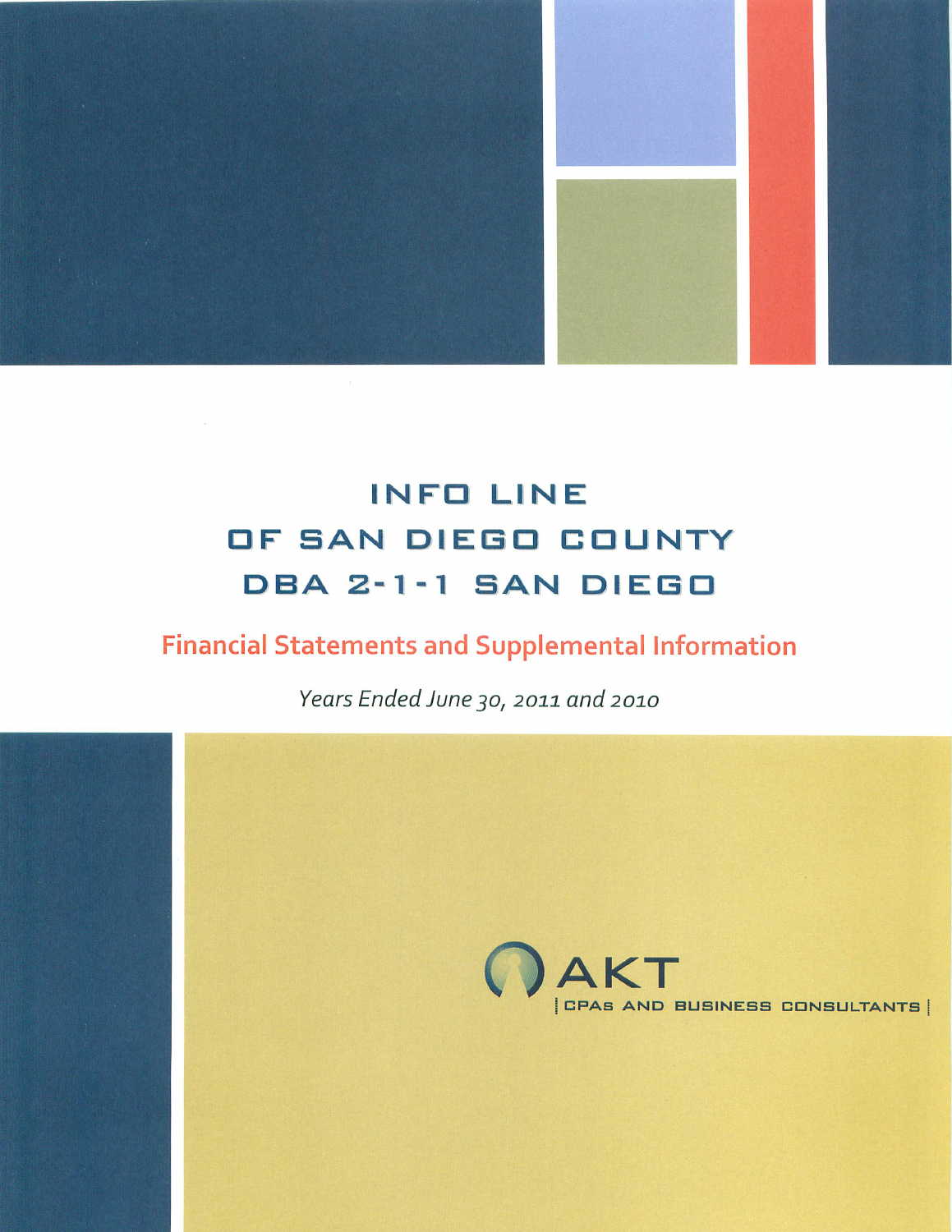# **Financial Statements and Supplemental Information**

Years Ended June 30, 2011 and 2010

# **Table of Contents**

|                                                                                                                                                                                                                     | Page           |
|---------------------------------------------------------------------------------------------------------------------------------------------------------------------------------------------------------------------|----------------|
| <b>Independent Auditors' Report</b>                                                                                                                                                                                 | 1              |
| <b>Financial Statements:</b>                                                                                                                                                                                        |                |
| <b>Statements of Financial Position</b>                                                                                                                                                                             | $\overline{2}$ |
| <b>Statements of Activities</b>                                                                                                                                                                                     | 3              |
| <b>Statements of Functional Expenses</b>                                                                                                                                                                            | 5              |
| <b>Statements of Cash Flows</b>                                                                                                                                                                                     | 7              |
| Notes to Financial Statements                                                                                                                                                                                       | 8              |
| Supplemental Information:                                                                                                                                                                                           | 13             |
| Report on Internal Control over Financial Reporting and on Compliance<br>and Other Matters Based on an Audit of Financial Statements<br>Performed in Accordance with Government Auditing Standards                  | 14             |
| Independent Auditors' Report on Compliance with Requirements That Could<br>Have a Direct and Material Effect on Each Major Program and on Internal<br>Control over Compliance in Accordance with OMB Circular A-133 | 16             |
| Schedule of Expenditures of Federal Awards                                                                                                                                                                          | 18             |
| Notes to Schedule of Expenditures of Federal Awards                                                                                                                                                                 | 19             |
| Schedule of Findings and Questioned Costs                                                                                                                                                                           | 20             |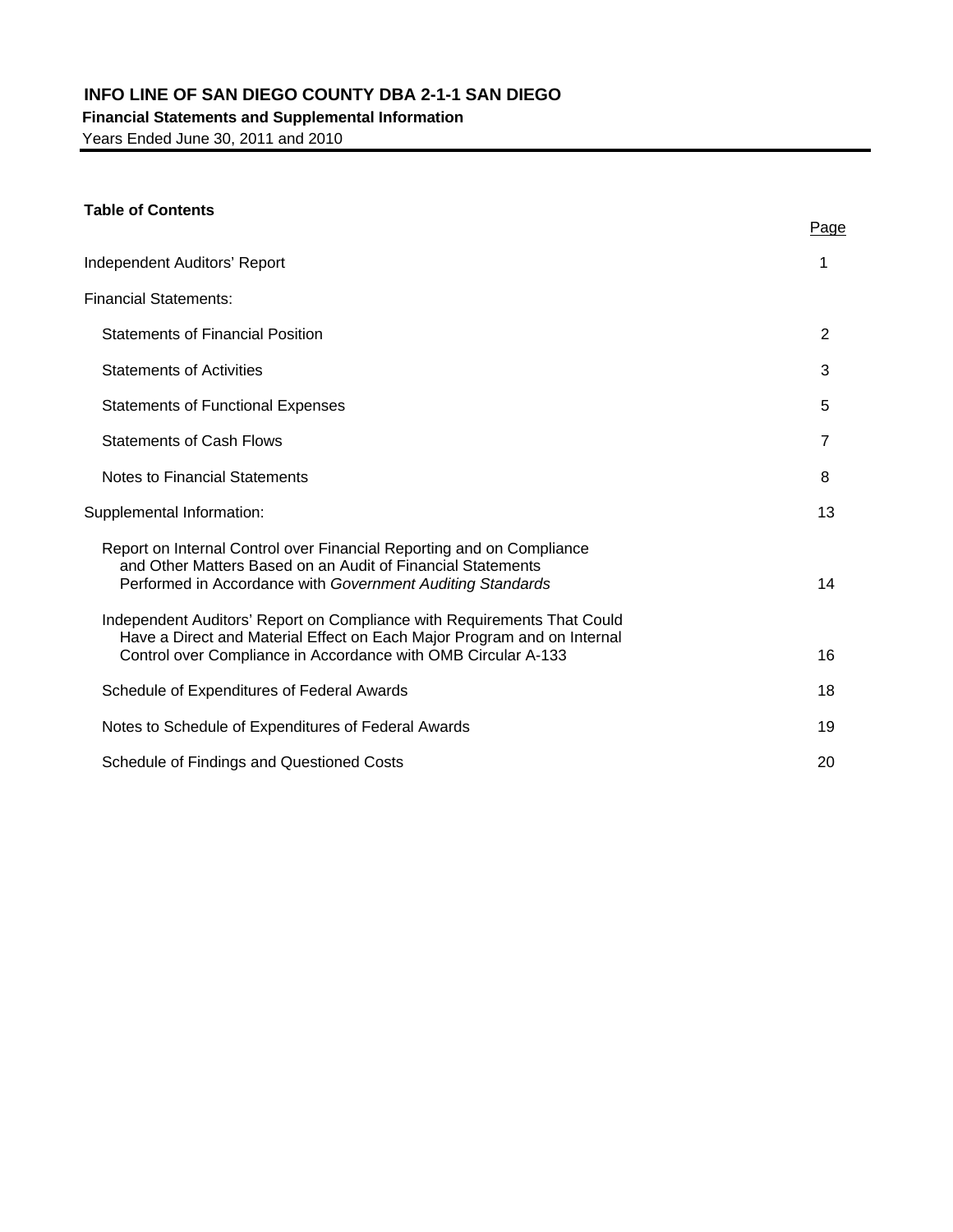

#### **INDEPENDENT AUDITORS' REPORT**

To the Board of Directors INFO LINE of San Diego County dba 2-1-1 San Diego San Diego, California

We have audited the accompanying statements of financial position of INFO LINE of San Diego County dba 2-1-1 San Diego (a nonprofit organization) as of June 30, 2011 and 2010, and the related statements of activities, functional expenses, and cash flows for the years then ended. These financial statements are the responsibility of INFO LINE of San Diego County dba 2-1-1 San Diego's management. Our responsibility is to express an opinion on these financial statements based on our audits.

We conducted our audits in accordance with auditing standards generally accepted in the United States of America and the standards applicable to financial audits contained in *Government Auditing Standards*, issued by the Comptroller General of the United States. Those standards require that we plan and perform the audits to obtain reasonable assurance about whether the financial statements are free of material misstatement. An audit includes examining, on a test basis, evidence supporting the amounts and disclosures in the financial statements. An audit also includes assessing the accounting principles used and the significant estimates made by management, as well as evaluating the overall financial statement presentation. We believe that our audits provide a reasonable basis for our opinion.

In our opinion, the financial statements referred to above present fairly, in all material respects, the financial position of INFO LINE of San Diego County dba 2-1-1 San Diego as of June 30, 2011 and 2010, and the changes in its net assets and its cash flows for the years then ended in conformity with accounting principles generally accepted in the United States of America.

In accordance with *Government Auditing Standards*, we have also issued our report dated September 27, 2011 on our consideration of INFO LINE of San Diego County dba 2-1-1 San Diego's internal control over financial reporting and on our tests of its compliance with certain provisions of laws, regulations, contracts, and grant agreements and other matters. The purpose of that report is to describe the scope of our testing of internal control over financial reporting and compliance and the results of that testing, and not to provide an opinion on the internal control over financial reporting or on compliance. That report is an integral part of an audit performed in accordance with *Government Auditing Standards* and should be considered in assessing the results of our audits.

Our audits were conducted for the purpose of forming an opinion on the basic financial statements. The accompanying schedule of expenditures of federal awards is presented for purposes of additional analysis as required by U.S. Office of Management and Budget Circular A-133, *Audits of States, Local Governments, and Non-Profit Organizations*, and is not a required part of the financial statements. Such information is the responsibility of management and was derived from and relates directly to the underlying accounting and other records used to prepare the financial statements. The information has been subjected to the auditing procedures applied in the audits of the financial statements and certain additional procedures, including comparing and reconciling such information directly to the underlying accounting and other records used to prepare the financial statements or to the financial statements themselves, and other additional procedures in accordance with auditing standards generally accepted in the United States of America. In our opinion, the information is fairly stated in all material respects in relation to the basic financial statements as a whole.

AKT LLP

Carlsbad, California September 27, 2011 Except for Note 3 to the Schedule of Expenditures of Federal Awards, as to which the date is April 4, 2012

AKT LLP, CPAs and Business Consultants | CARLSBAD | 5946 Priestly Drive, Suite 200 Carlsbad, CA 92008 Phone: 760.431.8440 Fax: 760.431.9052

PORTLAND, OR : SALEM, OR : CARLSBAD, CA : ESCONDIDO, CA : SAN DIEGO, CA : ANCHORAGE, AK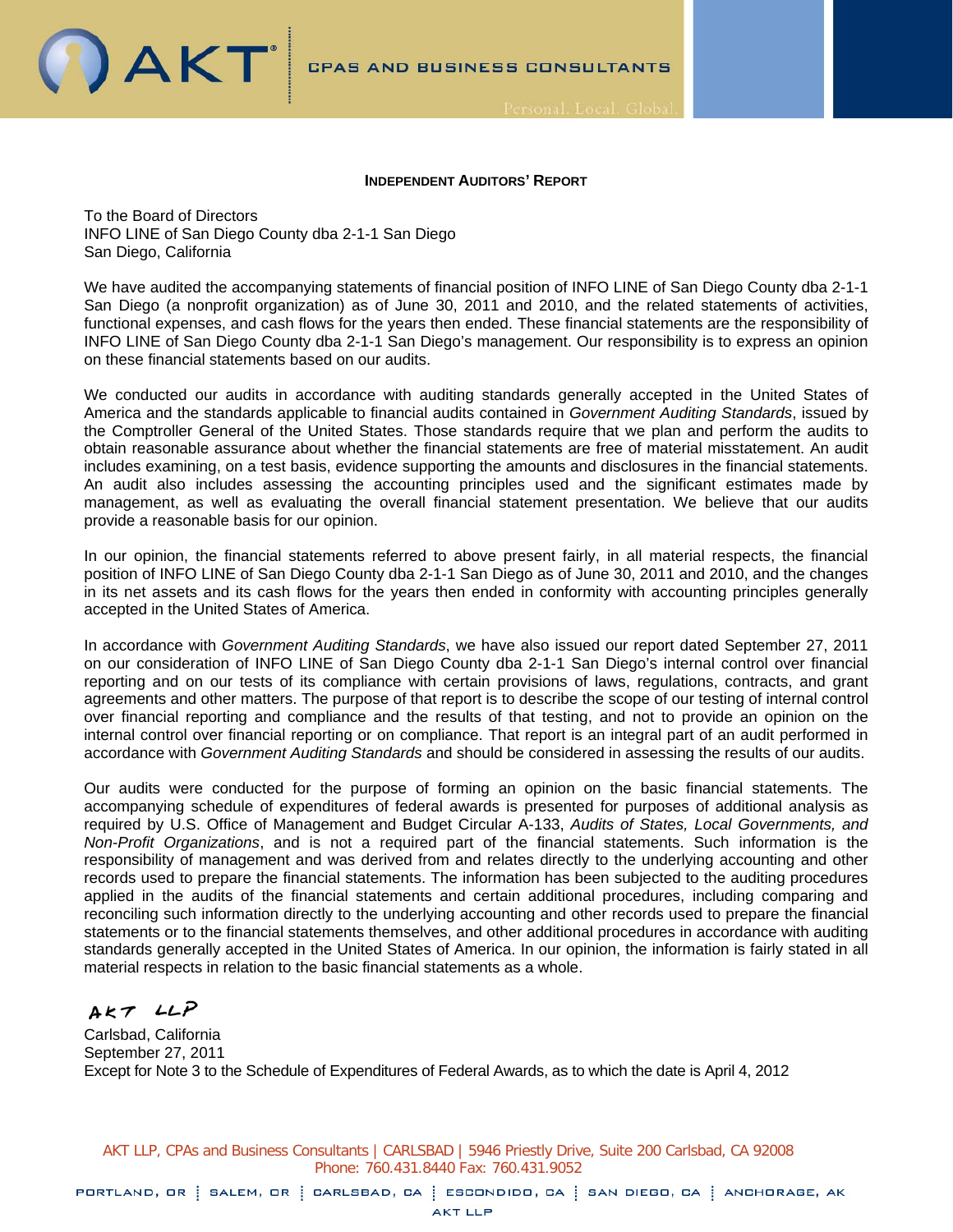# **INFO LINE OF SAN DIEGO COUNTY DBA 2-1-1 SAN DIEGO Statements of Financial Position**

June 30, 2011 and 2010

|                                                                     | 2011            | 2010            |
|---------------------------------------------------------------------|-----------------|-----------------|
| <b>ASSETS</b>                                                       |                 |                 |
| <b>Current Assets:</b>                                              |                 |                 |
| Cash<br>Accounts receivable, net of allowance for doubtful accounts | \$<br>352,092   | \$<br>291,985   |
| of \$67,425 (2011) and \$0 (2010)                                   | 526,634         | 592,976         |
| Food Stamp program receivable                                       | 311,510         | 205,700         |
| Promises to give                                                    | 150,000         | 100,000         |
| Prepaid expenses                                                    | 36,555          | 11,931          |
| <b>Total Current Assets</b>                                         | 1,376,791       | 1,202,592       |
| Non-current Assets:                                                 |                 |                 |
| Property and equipment, net of accumulated depreciation             | 613,109         | 257,861         |
| Deposits and other assets                                           | 19,130          | 25,411          |
| Promises to give                                                    |                 | 100,000         |
| <b>Total Assets</b>                                                 | \$<br>2,009,030 | \$<br>1,585,864 |
| <b>LIABILITIES AND NET ASSETS</b>                                   |                 |                 |
| <b>Current Liabilities:</b>                                         |                 |                 |
| Accounts payable                                                    | \$<br>77,185    | \$<br>122,589   |
| Food Stamp program payable                                          | 311,510         | 205,700         |
| Accrued expenses                                                    | 235,633         | 110,819         |
| Deferred revenue                                                    |                 | 75,000          |
| Current portion deferred rent                                       | 39,579          |                 |
| <b>Total Current Liabilities</b>                                    | 663,907         | 514,108         |
| Long-term Liabilities - deferred rent, net of current portion       | 140,176         |                 |
| <b>Total Liabilities</b>                                            | 804,083         | 514,108         |
| Net Assets:                                                         |                 |                 |
| Unrestricted                                                        | 984,654         | 838,211         |
| Temporarily restricted                                              | 220,293         | 233,545         |
| <b>Total Net Assets</b>                                             | 1,204,947       | 1,071,756       |
| <b>Total Liabilities and Net Assets</b>                             | \$<br>2,009,030 | \$<br>1,585,864 |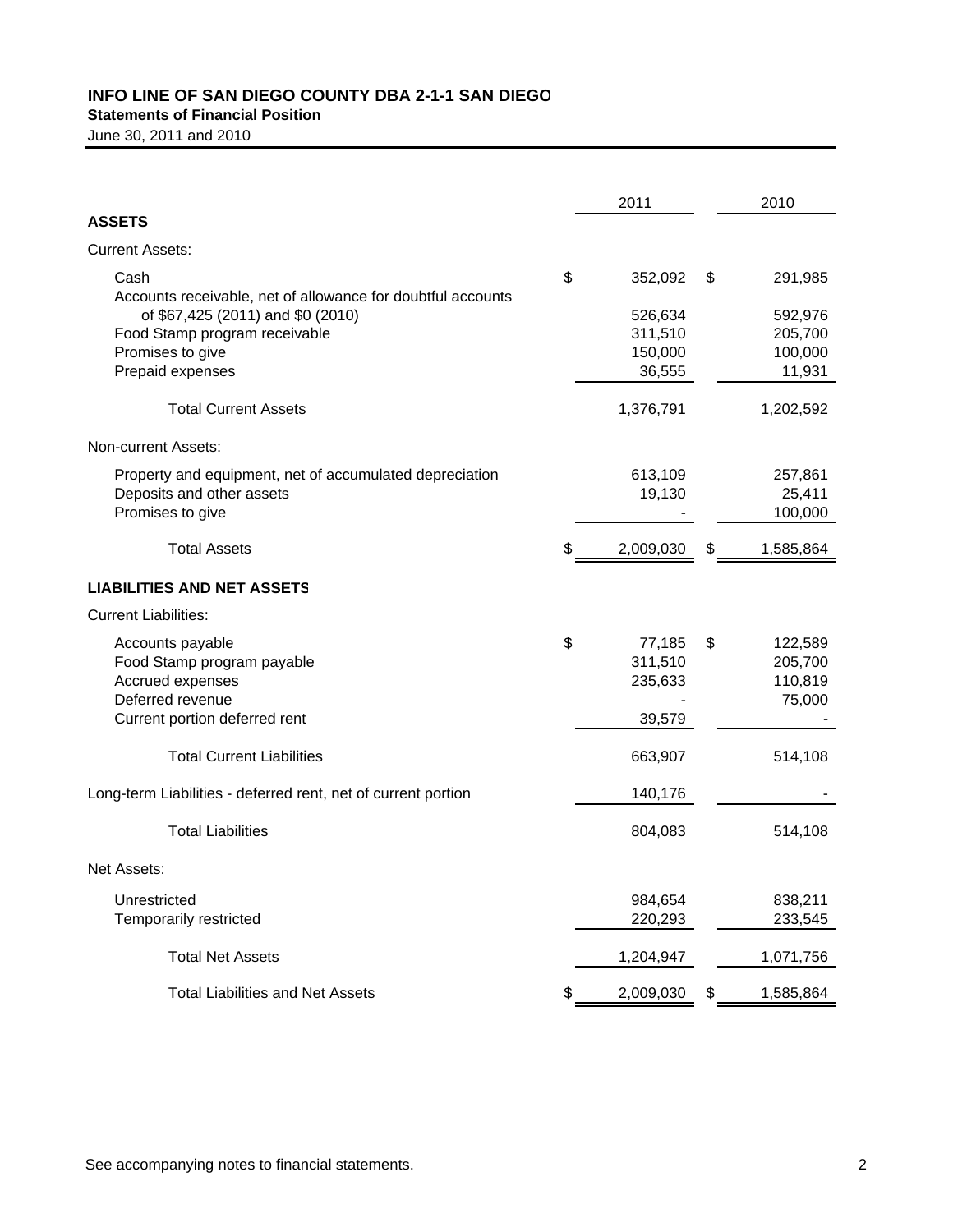### **INFO LINE OF SAN DIEGO COUNTY DBA 2-1-1 SAN DIEGO Statement of Activities**

|                                                                                |    | Unrestricted            | Temporarily<br>Restricted | Total                      |
|--------------------------------------------------------------------------------|----|-------------------------|---------------------------|----------------------------|
| Support and Revenue:                                                           |    |                         |                           |                            |
| Grants and contracts<br>Contributions                                          | \$ | 4,125,767 \$<br>541,298 | 112,500                   | \$<br>4,125,767<br>653,798 |
| Fee for service<br>In-kind donations                                           |    | 4,000<br>39,848         |                           | 4,000<br>39,848            |
| Special event, net of expenses of \$30,875<br>Miscellaneous                    |    | 87,680<br>1,365         |                           | 87,680<br>1,365            |
| Net assets released from restrictions,<br>satisfaction of program restrictions |    | 125,752                 | (125, 752)                |                            |
| <b>Total Support and Revenue</b>                                               |    | 4,925,710               | (13, 252)                 | 4,912,458                  |
| Expenses:                                                                      |    |                         |                           |                            |
| Program services<br>Supporting services:                                       |    | 4,230,831               |                           | 4,230,831                  |
| General and administrative<br>Fundraising                                      |    | 317,485<br>228,049      |                           | 317,485<br>228,049         |
| <b>Total Expenses</b>                                                          |    | 4,776,365               |                           | 4,776,365                  |
| Increase (Decrease) in Net Assets Before Other Expenses                        |    | 149,345                 | (13, 252)                 | 136,093                    |
| Other Expenses:                                                                |    |                         |                           |                            |
| Loss on disposal of property and equipment                                     |    | 2,902                   |                           | 2,902                      |
| <b>Total Other Expenses</b>                                                    |    | 2,902                   |                           | 2,902                      |
| Increase (Decrease) in Net Assets                                              |    | 146,443                 | (13, 252)                 | 133,191                    |
| Net Assets, beginning                                                          |    | 838,211                 | 233,545                   | 1,071,756                  |
| Net Assets, ending                                                             | S  | 984,654                 | \$<br>220,293             | \$<br>1,204,947            |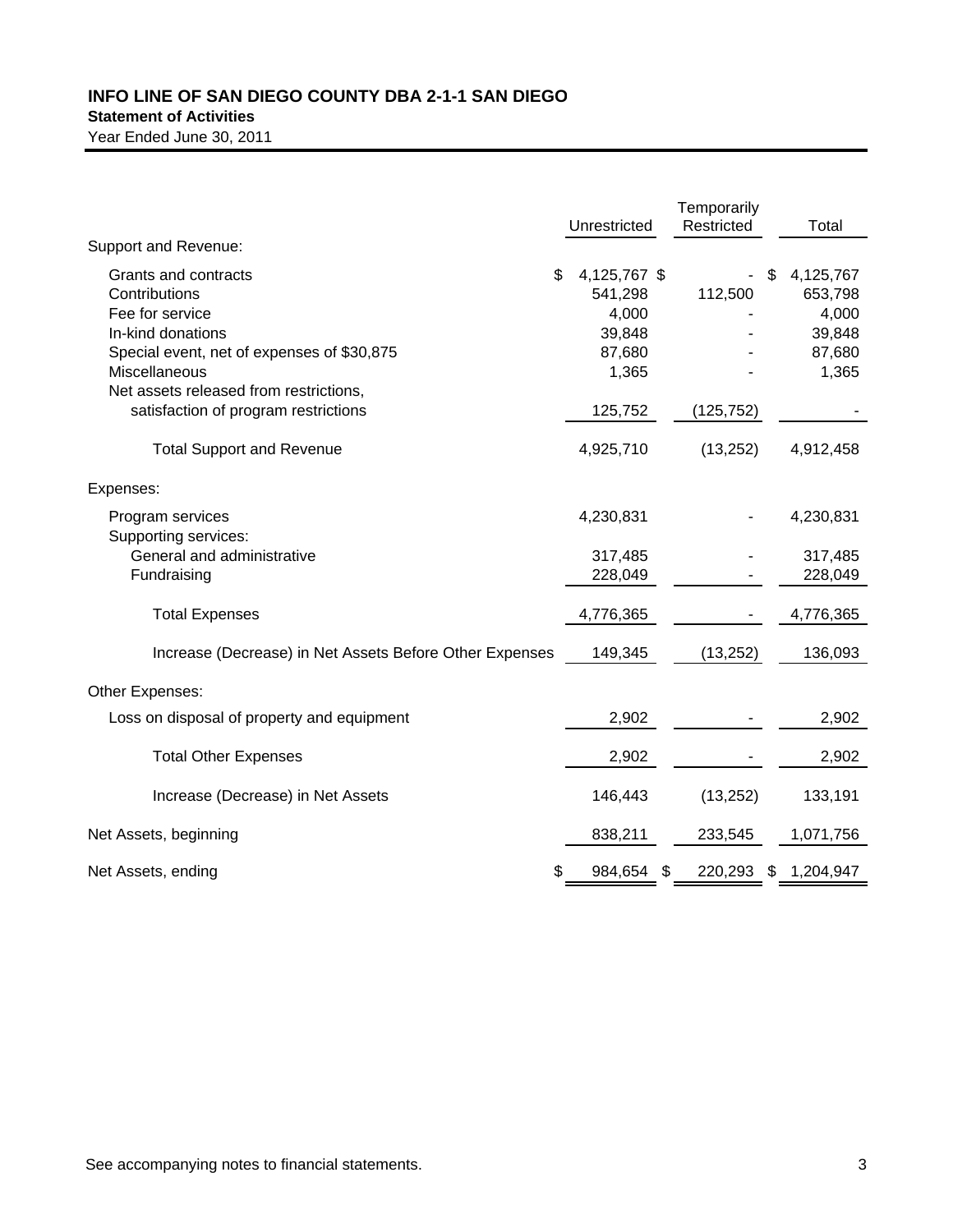# **Statement of Activities**

|                                                             | Unrestricted                  | Temporarily<br>Restricted | Total                      |
|-------------------------------------------------------------|-------------------------------|---------------------------|----------------------------|
| Support and Revenue:                                        |                               |                           |                            |
| Grants and contracts<br>Contributions                       | \$<br>2,483,222 \$<br>571,537 | 225,752                   | \$<br>2,483,222<br>797,289 |
| Fee for service                                             | 17,500                        |                           | 17,500                     |
| In-kind donations                                           | 3,678                         |                           | 3,678                      |
| Special event, net of expenses of \$19,636<br>Miscellaneous | 93,864<br>13,347              |                           | 93,864<br>13,347           |
| Net assets released from restrictions,                      |                               |                           |                            |
| satisfaction of program restrictions                        | 173,930                       | (173, 930)                |                            |
| <b>Total Support and Revenue</b>                            | 3,357,078                     | 51,822                    | 3,408,900                  |
| Expenses:                                                   |                               |                           |                            |
| Program services<br>Supporting services:                    | 2,866,455                     |                           | 2,866,455                  |
| General and administrative                                  | 192,230                       |                           | 192,230                    |
| Fundraising                                                 | 109,805                       |                           | 109,805                    |
| <b>Total Expenses</b>                                       | 3,168,490                     |                           | 3,168,490                  |
| Increase in Net Assets Before Other Expenses                | 188,588                       | 51,822                    | 240,410                    |
| Other Expenses:                                             |                               |                           |                            |
| Loss on disposal of software held for sale                  | 28,517                        |                           | 28,517                     |
| Donated property and equipment                              | 44,509                        |                           | 44,509                     |
| <b>Total Other Expenses</b>                                 | 73,026                        |                           | 73,026                     |
| Increase in Net Assets                                      | 115,562                       | 51,822                    | 167,384                    |
| Net Assets, beginning                                       | 722,649                       | 181,723                   | 904,372                    |
| Net Assets, ending                                          | \$<br>838,211                 | \$<br>233,545             | \$<br>1,071,756            |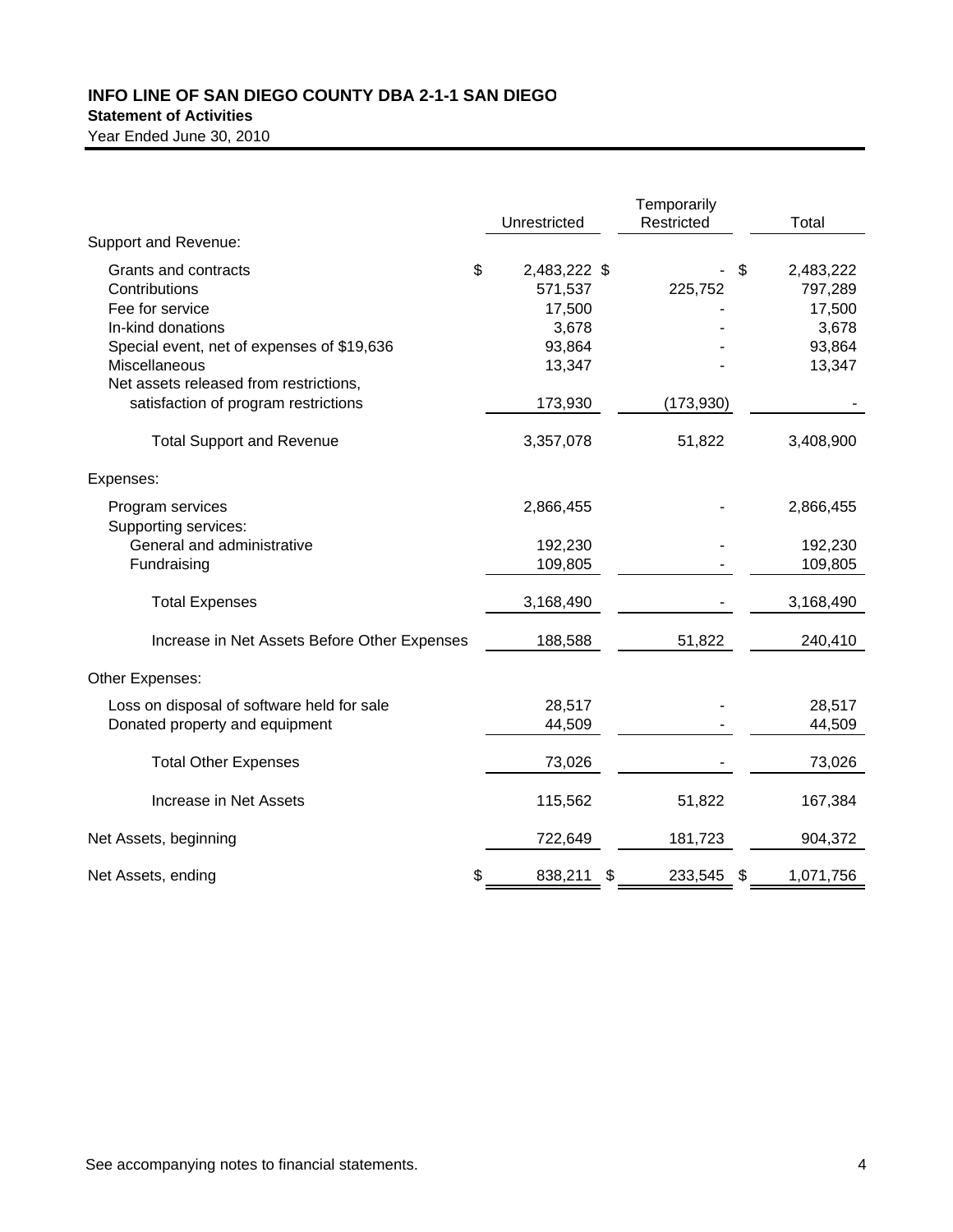# **Statement of Functional Expenses**

|                                    | <b>Supporting Services</b> |    |                |                |             |                 |
|------------------------------------|----------------------------|----|----------------|----------------|-------------|-----------------|
|                                    | Program                    |    | General and    |                |             |                 |
|                                    | Services                   |    | Administrative |                | Fundraising | Total           |
| Salaries and benefits              | \$<br>2,443,593            | \$ | 103,881        | $\mathfrak{S}$ | 179,575     | \$<br>2,727,049 |
| CalFresh subrecipients             | 594,245                    |    |                |                |             | 594,245         |
| Consultants                        | 324,793                    |    | 47,217         |                | 14,842      | 386,852         |
| Telephone                          | 269,586                    |    | 13,965         |                | 13,557      | 297,108         |
| Occupancy                          | 205,780                    |    | 6,858          |                | 6,773       | 219,411         |
| Depreciation                       | 123,843                    |    | 4,244          |                | 4,102       | 132,189         |
| Bad debt                           | 67,425                     |    |                |                |             | 67,425          |
| Repairs and maintenance            | 62,319                     |    | 2,153          |                | 2,045       | 66,517          |
| Travel                             | 43,536                     |    | 10,191         |                | 1,368       | 55,095          |
| Relocation consulting              | 43,669                     |    | 1,537          |                | 1,460       | 46,666          |
| Dues, licenses and permits         | 4,189                      |    | 34,730         |                | 1,330       | 40,249          |
| Printing and duplicating           | 24,675                     |    | 7,178          |                | 545         | 32,398          |
| Office supplies                    | 4,753                      |    | 24,517         |                | 6           | 29,276          |
| Meetings                           | 2,647                      |    | 13,649         |                | 954         | 17,250          |
| Staff development                  | 1,389                      |    | 13,467         |                | 150         | 15,006          |
| Insurance                          | 2,750                      |    | 8,554          |                |             | 11,304          |
| Miscellaneous                      | 3,774                      |    | 6,513          |                | 627         | 10,914          |
| Postage                            | 5,609                      |    | 4,476          |                | 39          | 10,124          |
| Employee and volunteer recognition | 1,529                      |    | 5,168          |                | 19          | 6,716           |
| Website and internet               | 576                        |    | 4,477          |                |             | 5,053           |
| Interest                           |                            |    | 3,852          |                |             | 3,852           |
| Advertising                        | 151                        |    | 195            |                | 657         | 1,003           |
| Property tax                       |                            |    | 663            |                |             | 663             |
|                                    | \$<br>4,230,831            | \$ | 317,485        | \$             | 228,049     | \$<br>4,776,365 |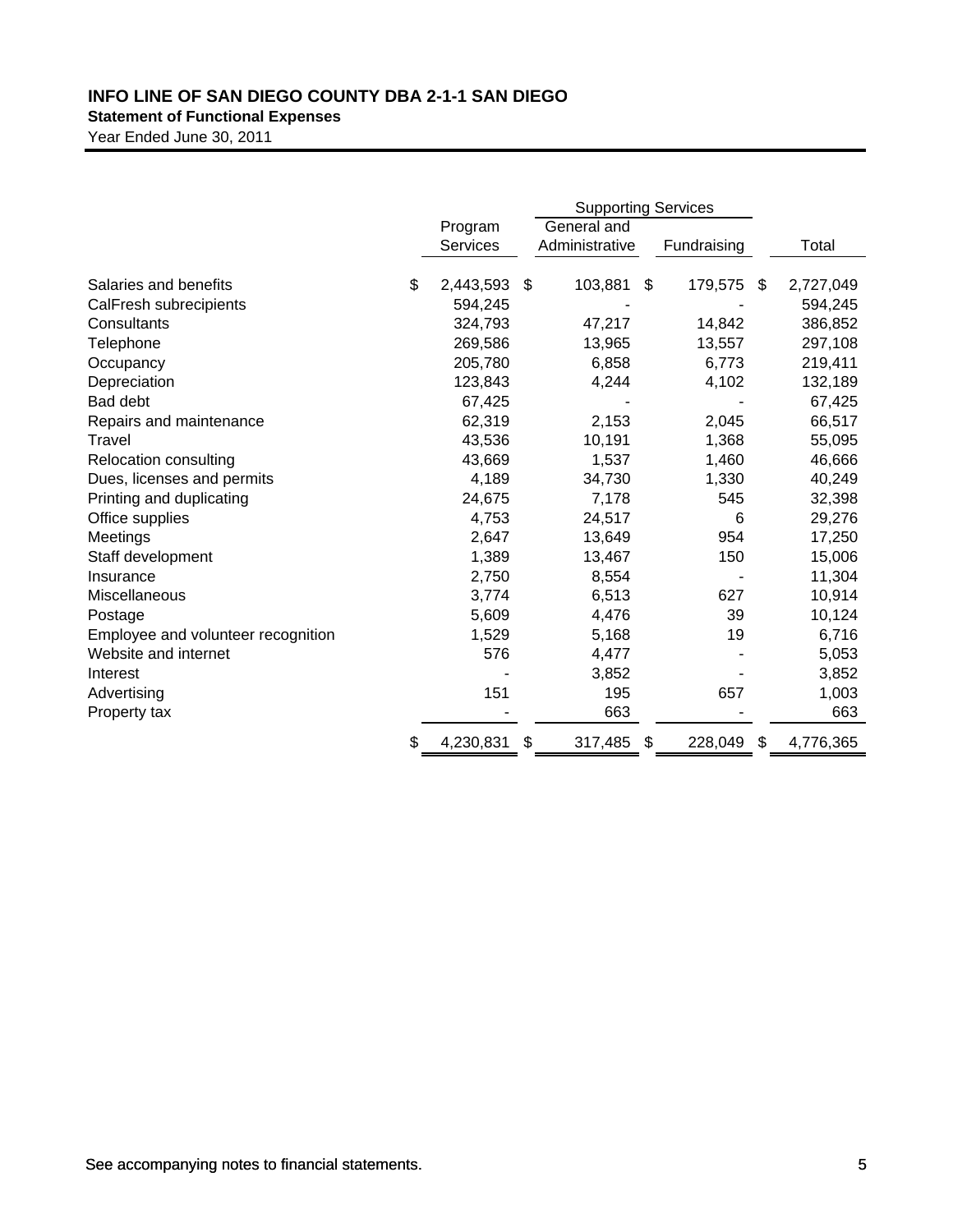# **Statement of Functional Expenses**

|                          | <b>Supporting Services</b> |    |                |    |             |    |           |
|--------------------------|----------------------------|----|----------------|----|-------------|----|-----------|
|                          | Program                    |    | General and    |    |             |    |           |
|                          | <b>Services</b>            |    | Administrative |    | Fundraising |    | Total     |
| Salaries and benefits    | \$<br>1,657,217            | \$ | 119,367        | \$ | 87,660      | \$ | 1,864,244 |
| Consultants              | 471,192                    |    | 38,715         |    | 3,829       |    | 513,736   |
| Occupancy                | 195,927                    |    | 9,713          |    | 5,489       |    | 211,129   |
| Telephone                | 154,466                    |    | 8,130          |    |             |    | 162,596   |
| Depreciation             | 100,449                    |    | 4,979          |    | 2,814       |    | 108,242   |
| Repairs and maintenance  | 59,763                     |    | 2,815          |    | 1,591       |    | 64,169    |
| Travel                   | 43,588                     |    | 3,139          |    | 2,304       |    | 49,031    |
| Website and internet     | 39,087                     |    |                |    |             |    | 39,087    |
| Printing and duplicating | 27,130                     |    |                |    | 1,428       |    | 28,558    |
| Staff development        | 19,965                     |    | 1,437          |    | 1,055       |    | 22,457    |
| Meetings                 | 17,606                     |    | 1,267          |    | 931         |    | 19,804    |
| Office supplies          | 18,281                     |    | 906            |    | 512         |    | 19,699    |
| Advertising              | 19,510                     |    |                |    |             |    | 19,510    |
| Memberships              | 15,702                     |    |                |    |             |    | 15,702    |
| Miscellaneous            | 11,675                     |    | 1,023          |    |             |    | 12,698    |
| Insurance                | 8,766                      |    | 435            |    | 246         |    | 9,447     |
| In-kind expense          | 3,413                      |    | 169            |    | 96          |    | 3,678     |
| Postage                  | 2,718                      |    | 135            |    | 76          |    | 2,929     |
| Fees and permits         |                            |    |                |    | 1,774       |    | 1,774     |
|                          | \$<br>2,866,455            | S  | 192,230        | \$ | 109,805     | S  | 3,168,490 |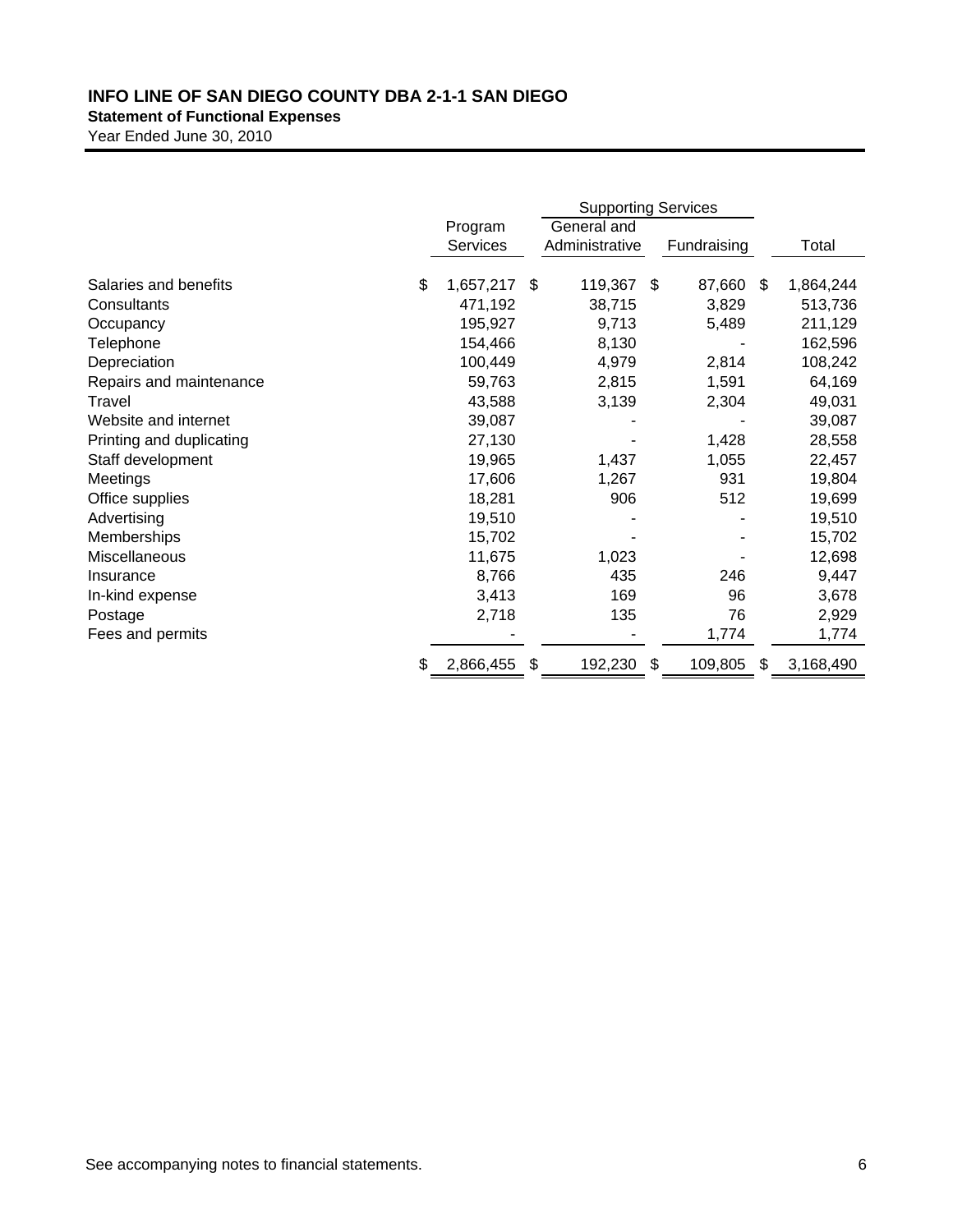# **Statements of Cash Flows**

Years Ended June 30, 2011 and 2010

|                                                    | 2011                | 2010       |
|----------------------------------------------------|---------------------|------------|
| Cash Flows from Operating Activities:              |                     |            |
| Increase in net assets                             | \$<br>133,191<br>\$ | 167,384    |
| Adjustments to reconcile increase in net assets to |                     |            |
| net cash provided by operating activities:         |                     |            |
| Depreciation                                       | 132,189             | 108,242    |
| Loss on disposal of property and equipment         | 2,902               |            |
| Loss on disposal of software held for sale         |                     | 28,517     |
| Donated property and equipment                     |                     | 44,509     |
| Changes in operating assets and liabilities:       |                     |            |
| Accounts receivable, net                           | 66,342              | (96, 044)  |
| Food Stamp program receivable                      | (105, 810)          | (205, 700) |
| Promises to give                                   | 50,000              | (200,000)  |
| Prepaid expenses                                   | (24, 624)           | 9,977      |
| Deposits and other assets                          | 6,281               | (2,000)    |
| Accounts payable                                   | (45, 404)           | 23,339     |
| Food Stamp program payable                         | 105,810             | 205,700    |
| Accrued expenses                                   | 124,814             | 21,135     |
| Deferred revenue                                   | (75,000)            | 72,166     |
| Deferred rent                                      | 179,755             |            |
| Net Cash Provided by Operating Activities          | 550,446             | 177,225    |
| Cash Flows From Investing Activities:              |                     |            |
| Development costs - software held for sale         |                     | (11,000)   |
| Purchases of property and equipment                | (490, 339)          | (52, 212)  |
| Net Cash Used by Investing Activities              | (490, 339)          | (63, 212)  |
| Net Increase in Cash                               | 60,107              | 114,013    |
| Cash, beginning                                    | 291,985             | 177,972    |
| Cash, ending                                       | \$<br>352,092<br>\$ | 291,985    |
| Supplemental Disclosures of Cash Flow Information: |                     |            |
| Cash paid for interest                             | \$<br>3,852<br>\$   |            |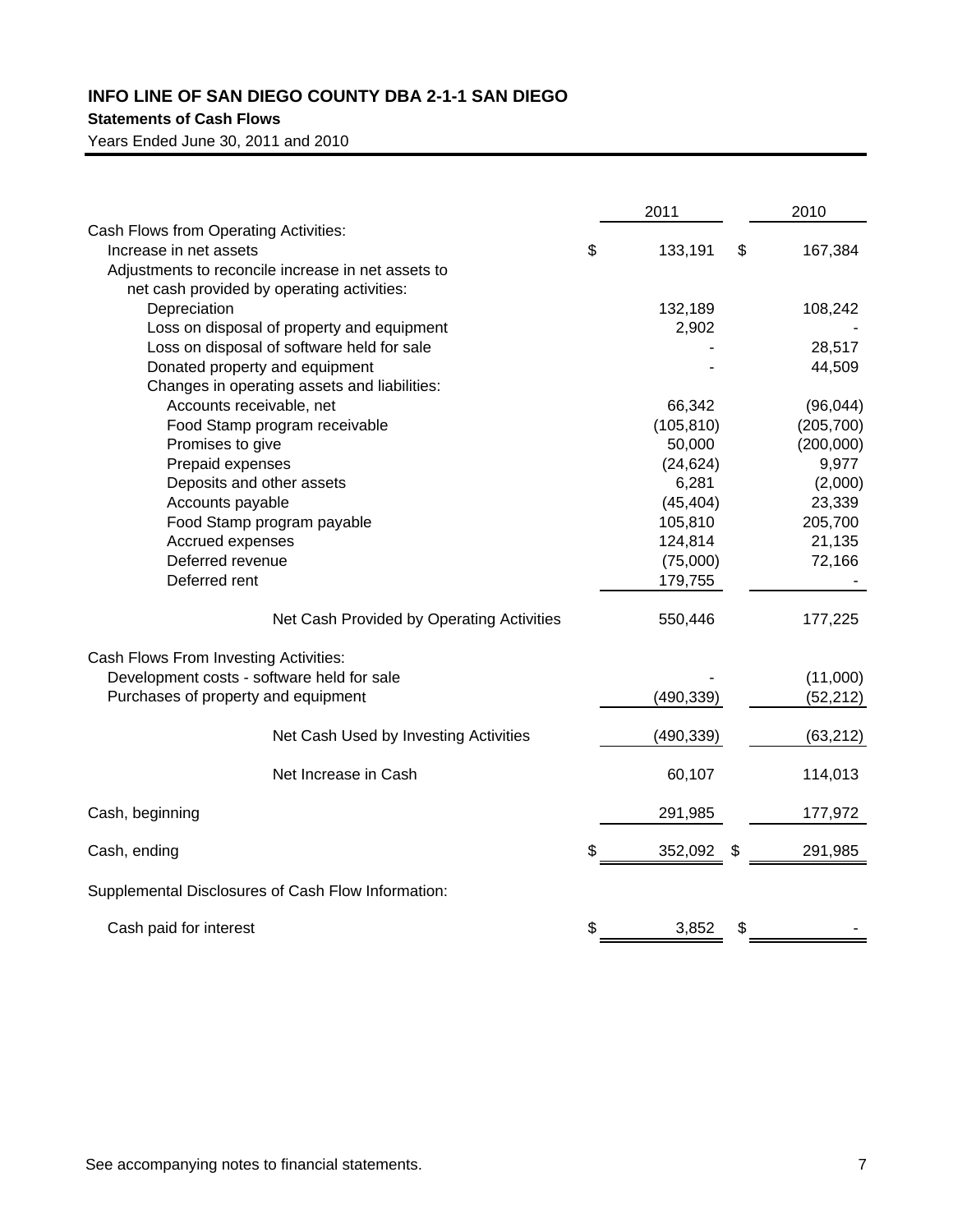## **Notes to Financial Statements**

Years Ended June 30, 2011 and 2010

#### **Note 1 – Organization and Summary of Significant Accounting Policies**

#### Nature of Activities

Serving the entire population of its region, INFO LINE of San Diego County dba 2-1-1 San Diego (Organization) is a California nonprofit organization formed in 2003 that connects people with community, health and disaster services through a free, 24/7 stigma-free phone service and searchable online database. 2-1-1 San Diego's mission is to help people by connecting them efficiently to the service delivery system, and by providing vital trend information for community planning. The Organization's support and revenue comes primarily from contracts and grants.

#### Financial Statement Presentation

The Organization reports information regarding its financial position and activities according to three classes of net assets: unrestricted net assets, temporarily restricted net assets, and permanently restricted net assets.

- Unrestricted net assets represent expendable funds available for operations, which are not otherwise limited by donor restrictions.
- Temporarily restricted net assets consist of contributed funds subject to donor-imposed restrictions contingent upon specific performance of a future event or a specific passage of time before the Organization may spend the funds.
- Permanently restricted net assets are subject to irrevocable donor restrictions requiring that the assets be maintained in perpetuity usually for the purpose of generating investment income to fund current operations.

The Organization had no permanently restricted net assets during the years ended June 30, 2011 and 2010.

#### **Accounts Receivable**

The accounts receivable arise in the normal course of operations. It is the policy of management to review the outstanding accounts receivable at year end, as well as the bad debt write-offs experienced in the past, and establish an allowance for doubtful accounts for uncollectible amounts.

#### Promises to Give

Unconditional written pledges to the Organization in the future are recorded as promises to give and revenue in the year promised at the present value of expected cash flows. Conditional pledges, including intentions to pledge, are recognized as revenue when the funds are actually received. After pledges are originally recorded, an allowance for uncollectible pledges may be established based on specific circumstances.

#### Property and Equipment

Acquisitions of property and equipment of \$5,000 or more are capitalized. Property and equipment are recorded at cost, or if donated, at the approximate fair market value at the date of donation. Expenditures for maintenance and repairs are charged against operations. Depreciation is computed using the straight-line method over the estimated useful lives of the related assets of three to ten years.

# Software Held for Sale

The Organization, in a joint venture with a software organization, developed an online disaster database that allows 2- 1-1 organizations nationwide to track disaster calls, information and resources, while streamlining the disaster service delivery process. The software was being amortized, using the straight-line method, over its anticipated useful life of five years. In the year ended June 30, 2010, the Organization dissolved its joint venture with Pangea Foundation for the Relief Point software. Accordingly, the Organization wrote off the unamortized software development costs.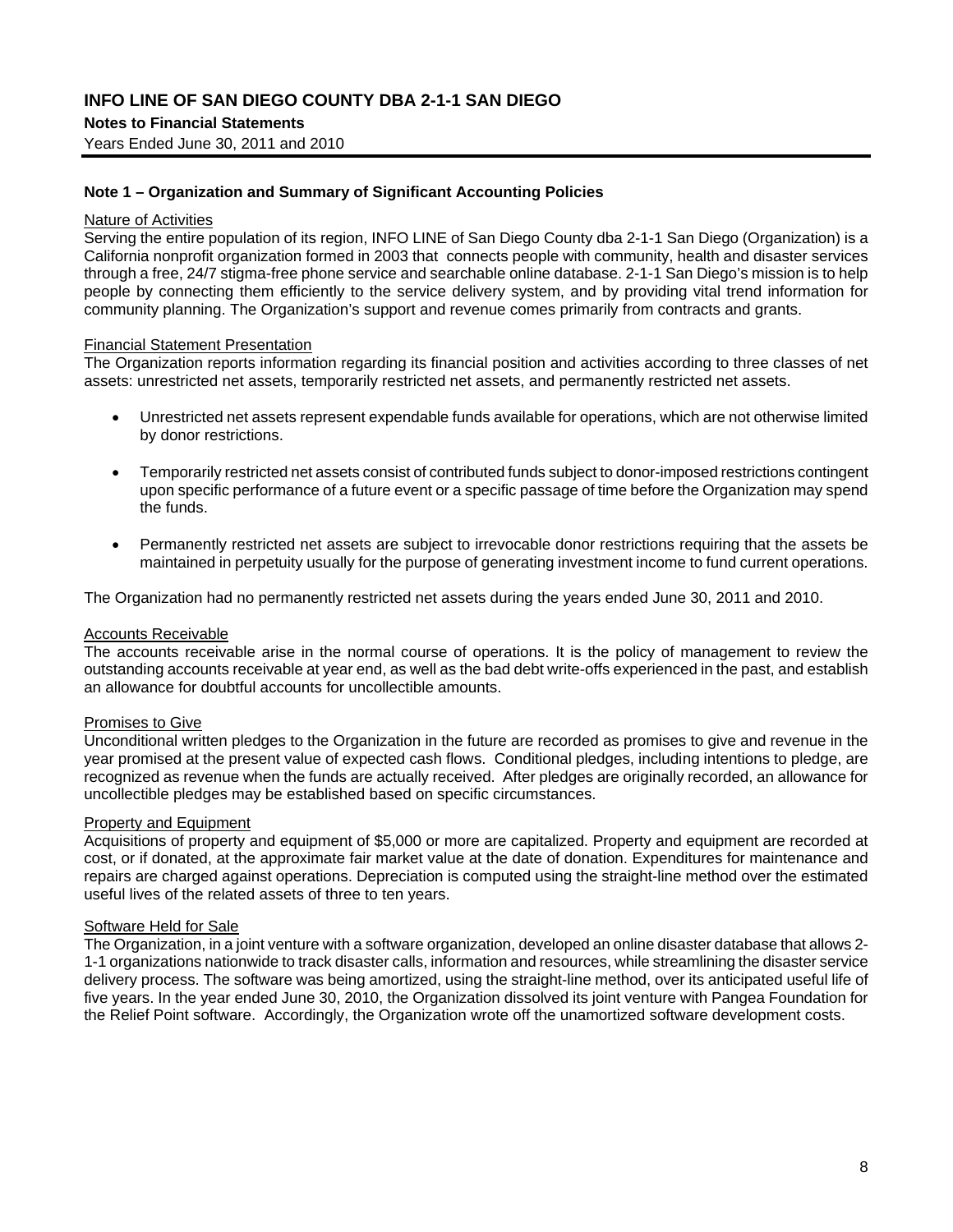Years Ended June 30, 2011 and 2010

#### **Note 1 – Organization and Summary of Significant Accounting Policies, continued**

#### Support and Revenue

Contributions received are recorded as unrestricted, temporarily restricted, or permanently restricted support, depending on the existence and/or nature of any donor restrictions. All donor-restricted support is reported as an increase in temporarily or permanently restricted net assets, depending on the nature of the restriction.

When a restriction expires (that is, when a stipulated time restriction ends or purpose restriction is accomplished), temporarily restricted net assets are reclassified to unrestricted net assets and reported in the statements of activities as net assets released from restrictions. Contributions received with donor-imposed restrictions that are satisfied within the same reporting period are reported as unrestricted support in that period.

Grants and other revenues which are considered contracts for services, are not recorded as restricted contributions. Prepaid grants are recorded as deferred revenue.

#### Contributed Materials and Services

Contributed goods are recorded at their estimated fair market value at the time of donation. Such items are capitalized or charged to operations as appropriate. The fair market value of contributed professional services is reported as support and expense in the period in which the services are performed.

The Organization receives donated services from a variety of unpaid volunteers. No amounts have been recognized in the financial statements because the criteria for recognition as contributions of such volunteer effort have not been satisfied.

#### Advertising

The Organization expenses the cost of advertising as incurred.

#### Income Taxes

The Organization is exempt from income taxes under Section 501(c)(3) of the Internal Revenue Code and Section 23701(d) of the California Revenue and Taxation Code. The Organization has been determined by the Internal Revenue Service not to be a private foundation within the meaning of Section 509(a) of the Internal Revenue Code. The Organization may be subject to tax on income which is not related to its exempt purpose. For the years ended June 30, 2011 and 2010, no such unrelated business income was reported and, therefore, no provision for income taxes has been made.

The Organization follows the provisions of uncertain tax positions as addressed in FASB Accounting Standards Codification 740-10-65-1.

The Organization recognizes accrued interest and penalties associated with uncertain tax positions as part of the income tax provision, when applicable. There are no amounts accrued in the financial statements related to uncertain tax positions for the years ended June 30, 2011 and 2010.

The Organization files informational and income tax returns in the United States and various state and local jurisdictions. The Organization's Federal income tax and informational returns for the years ended June 30, 2011, 2010 and 2009 are subject to examination by the Internal Revenue Service, generally for 3 years after the returns were filed. State and local jurisdictions have statutes of limitation that generally range from 3 to 5 years.

#### Use of Estimates

The preparation of financial statements in conformity with generally accepted accounting principles requires management to make estimates and assumptions that affect certain reported amounts and disclosures. Accordingly, actual results could differ from those estimates.

#### Subsequent Events

The Organization has evaluated subsequent events through September 27, 2011, which is the date the financial statements were available to be issued.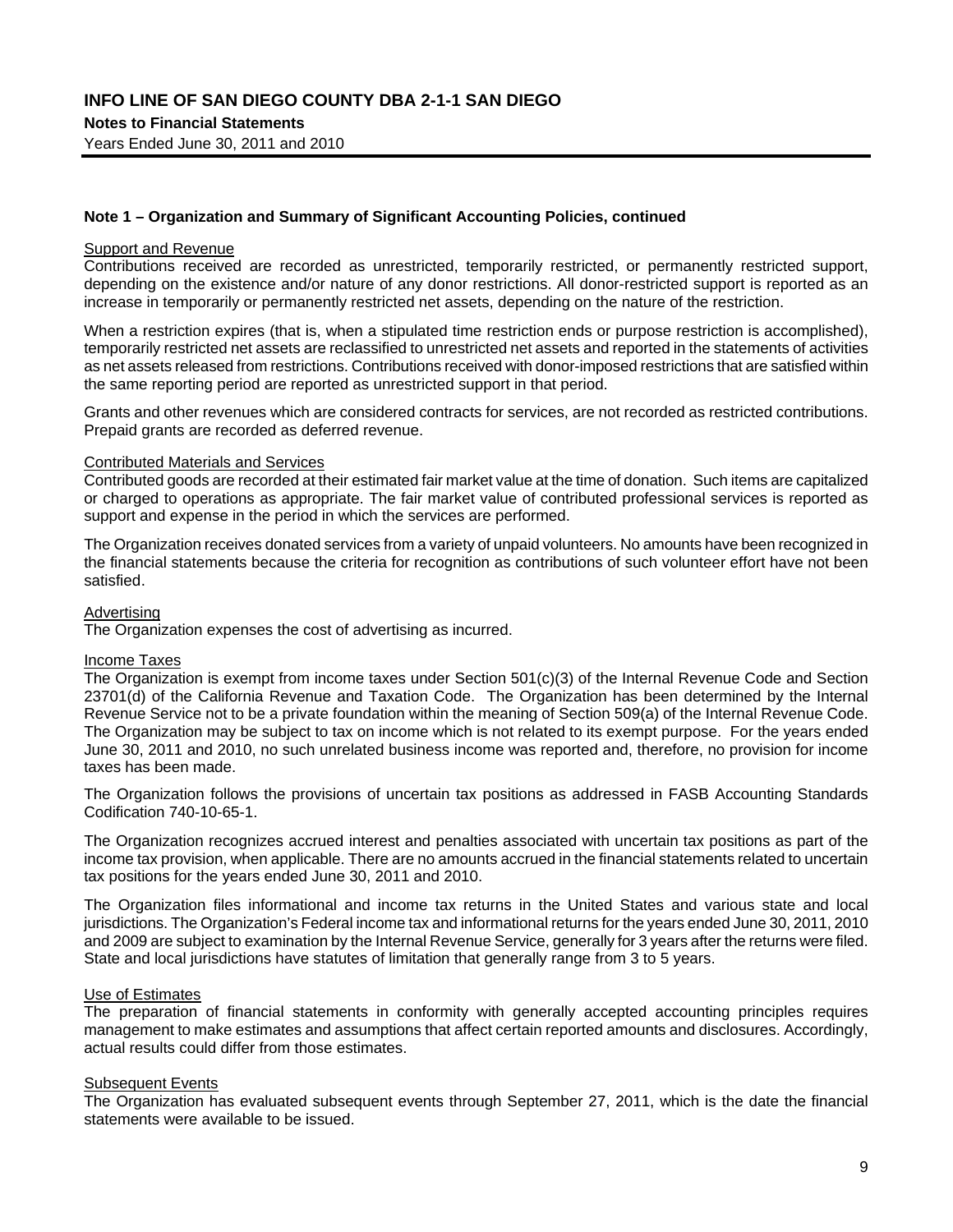**Notes to Financial Statements** 

Years Ended June 30, 2011 and 2010

#### **Note 2 – Concentrations of Credit Risk**

#### Cash

The Organization maintains its cash in bank deposit accounts that are either insured by the Federal Deposit Insurance Corporation (FDIC) up to a limit of \$250,000 per depositor or certain non-interest bearing accounts that are fully insured by the FDIC. At June 30, 2011, the Organization did not have any cash that was exposed to uninsured deposit risk.

#### **Customers**

The Organization received a substantial portion of its funding from three sources for the year ended June 30, 2011 and two sources for the year ended June 30, 2010. During the years ended June 30, 2011 and 2010, funding from these sources totaled \$3,293,307 (67%) and \$2,050,756 (60%), respectively. At June 30, 2011 and 2010, amounts due from these funding sources included in accounts receivable were \$470,389 and \$424,600, respectively.

#### **Note 3 – Promises to Give**

Promises to give consist of the following:

|                                                                  |   | 2011    | 2010               |
|------------------------------------------------------------------|---|---------|--------------------|
| Due in one year or less<br>Due after one year through five years |   | 150.000 | 100,000<br>100,000 |
| Total promises to give                                           | S | 150,000 | 200,000            |

No allowance was considered necessary at June 30, 2011 because management believes that all amounts are collectible. No discount was imputed because management determined the amounts to be insignificant.

### **Note 4 – Property and Equipment**

Property and equipment consist of the following:

|                               | 2011          | 2010          |
|-------------------------------|---------------|---------------|
| Telecommunications system     | \$<br>54,296  | \$<br>54,296  |
| Generator                     | 120.536       | 120,536       |
| Computers                     | 249,500       | 249,501       |
| Website upgrade               | 86.890        | 75,750        |
| Furniture and equipment       | 213,733       | 37,160        |
| Leasehold improvements        | 302,628       | 19,101        |
|                               | 1,027,583     | 556,344       |
| Less accumulated depreciation | (414,474)     | (298, 483)    |
|                               | \$<br>613,109 | \$<br>257,861 |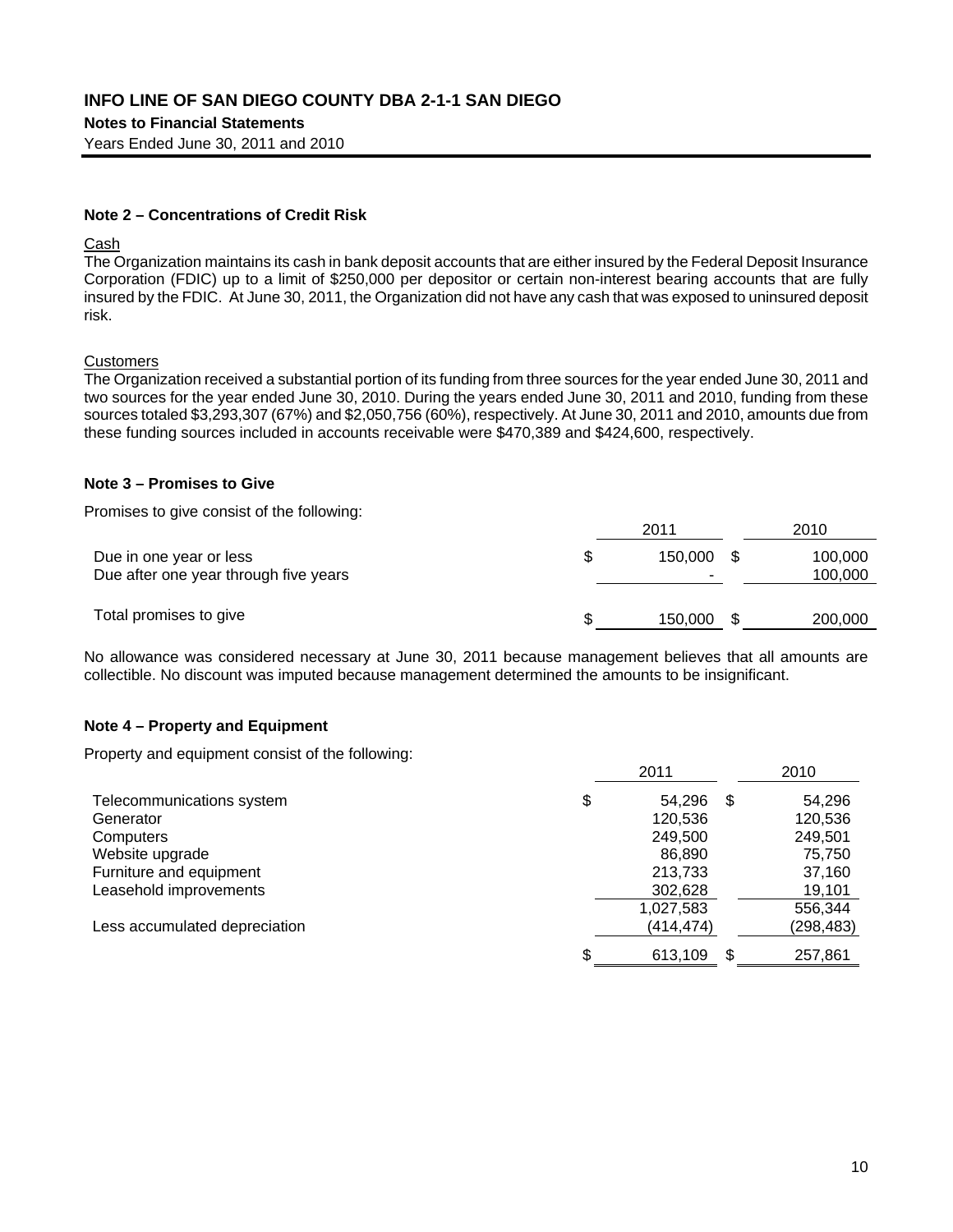Years Ended June 30, 2011 and 2010

#### **Note 5 – Restrictions on Net Assets**

Temporarily restricted net assets are available for the following purposes:

|                                       |    | 2011    |      | 2010    |
|---------------------------------------|----|---------|------|---------|
| <b>Purpose and Time Restrictions:</b> |    |         |      |         |
| IT equipment                          | \$ | 50,000  | - \$ |         |
| San Diego Region Disaster Technology  |    | 40.800  |      |         |
| Health navigation                     |    | 20,000  |      |         |
| Capacity building                     |    | 7,793   |      | 7,793   |
| <b>CCAT</b> assessment                |    | 1,700   |      |         |
| Food Stamp benefits enrollment        |    |         |      | 25,752  |
| Time Restrictions:                    |    |         |      |         |
| Promises to give                      |    | 100,000 |      | 200,000 |
|                                       | S  | 220,293 |      | 233,545 |

#### **Note 6 – Contributed Professional Services**

The amount of contributed professional services recognized for the years ended June 30, 2011 and 2010 are as follows:

|                                    |   | 2011           |    | 2010         |
|------------------------------------|---|----------------|----|--------------|
| IT consulting<br>Staff development | Œ | $\blacksquare$ | -S | 3,400<br>200 |
|                                    |   | $\blacksquare$ | лD | 3,600        |

#### **Note 7 – Line of Credit**

The Organization has a \$350,000 line of credit with Union Bank with interest at 5.75%. The line matures on May 25, 2012.

#### **Note 8 – Commitments**

The Organization leases facilities in San Diego for office space. The lease term is from January 1, 2011 to March 31, 2016. The Organization's previous lease expired November 30, 2010, and the Organization leased the facility, monthto-month, through January 30, 2011. The current lease provides for a security deposit of \$19,130 and a monthly lease payment in the first month of \$16,491 followed by six discounted payments of \$8,246. Future payments return to the first month's amount and increase from 2.8% to 3.2% annually. The Organization also contracted with service providers for telephone services and support. The contract terms expire on various dates through 2013 with minimum monthly lease payments totaling \$10,456.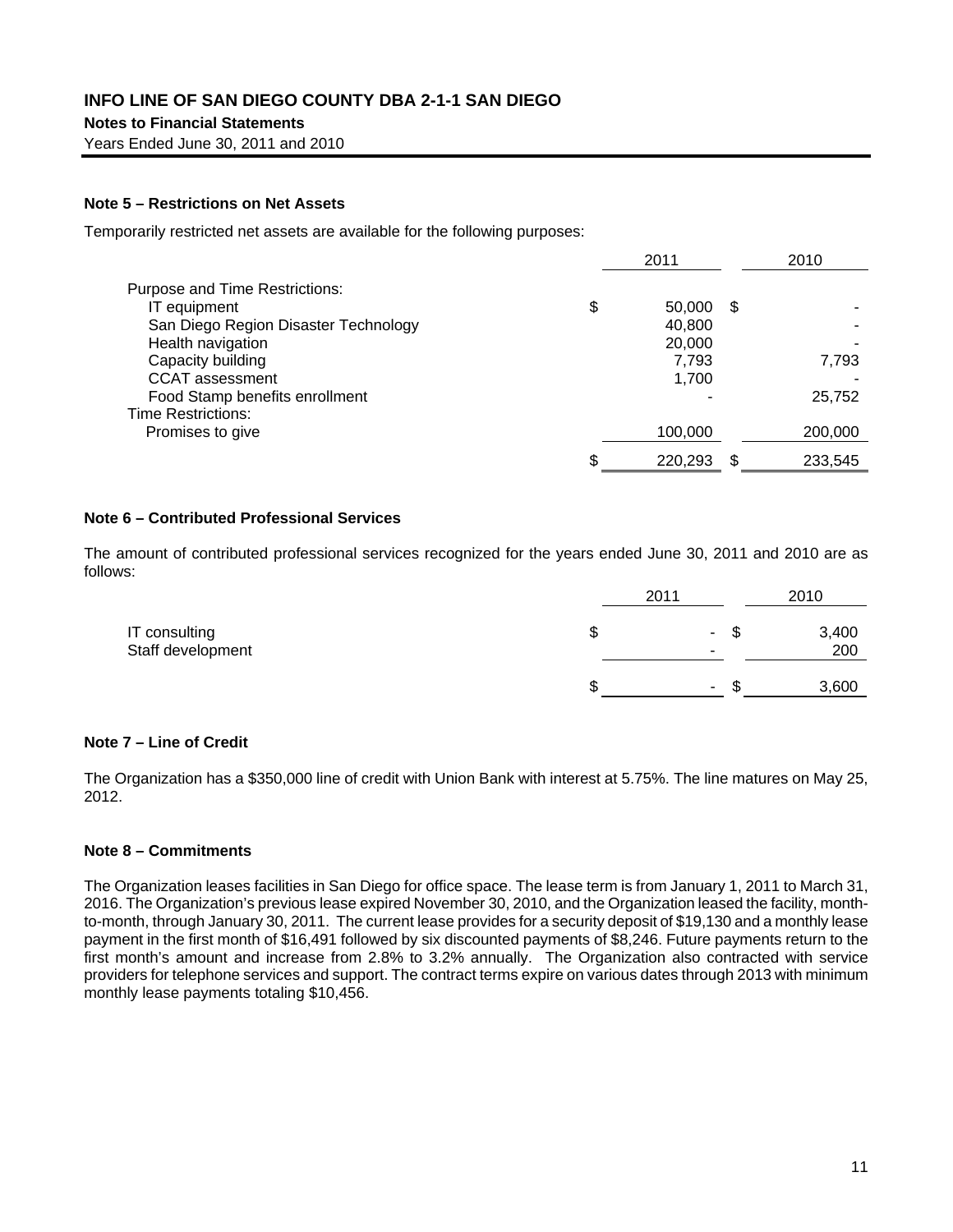#### **Note 8 – Commitments, continued**

Rent expense for the years ended June 30, 2011 and 2010 was \$394,066 and \$307,366, respectively.

Minimum future lease payments at June 30, 2011 are due as follows:

| Year Ending |               |
|-------------|---------------|
| June 30,    |               |
| 2012        | \$<br>279,754 |
| 2013        | 181,227       |
| 2014        | 174,148       |
| 2015        | 180,480       |
| 2016        | 139,318       |
| Thereafter  |               |
|             | \$<br>954,927 |

#### **Note 9 – Functional Allocation of Expenses**

The costs of providing the various programs and activities have been summarized on a functional basis in the statements of activities. Accordingly, certain costs have been allocated among the programs and supporting services benefited.

#### **Note 10 – Reclassifications**

Certain items in the 2010 financial statements have been reclassified to conform to current year classifications. Such reclassifications had no effect on previously reported change in net assets.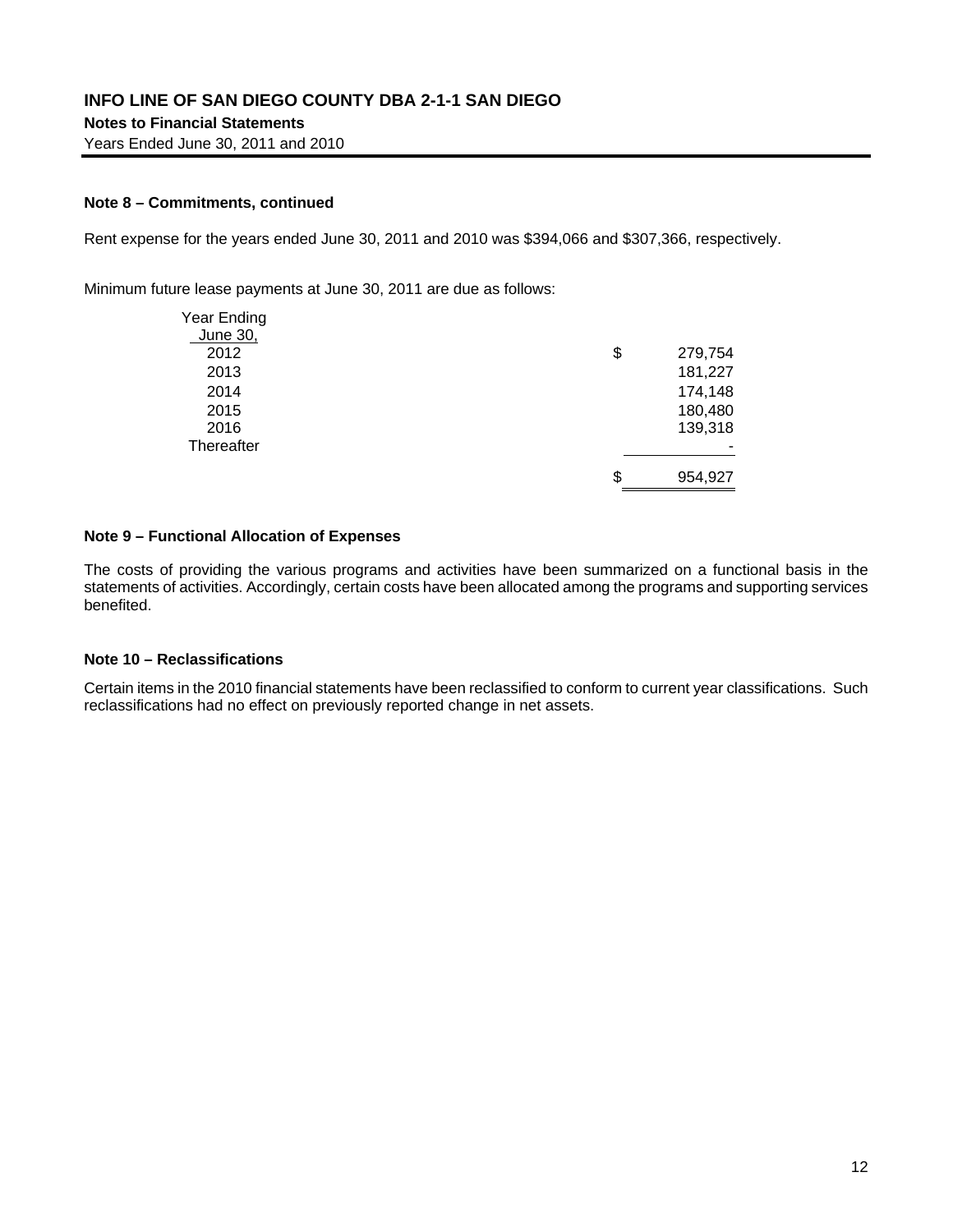**SUPPLEMENTAL INFORMATION**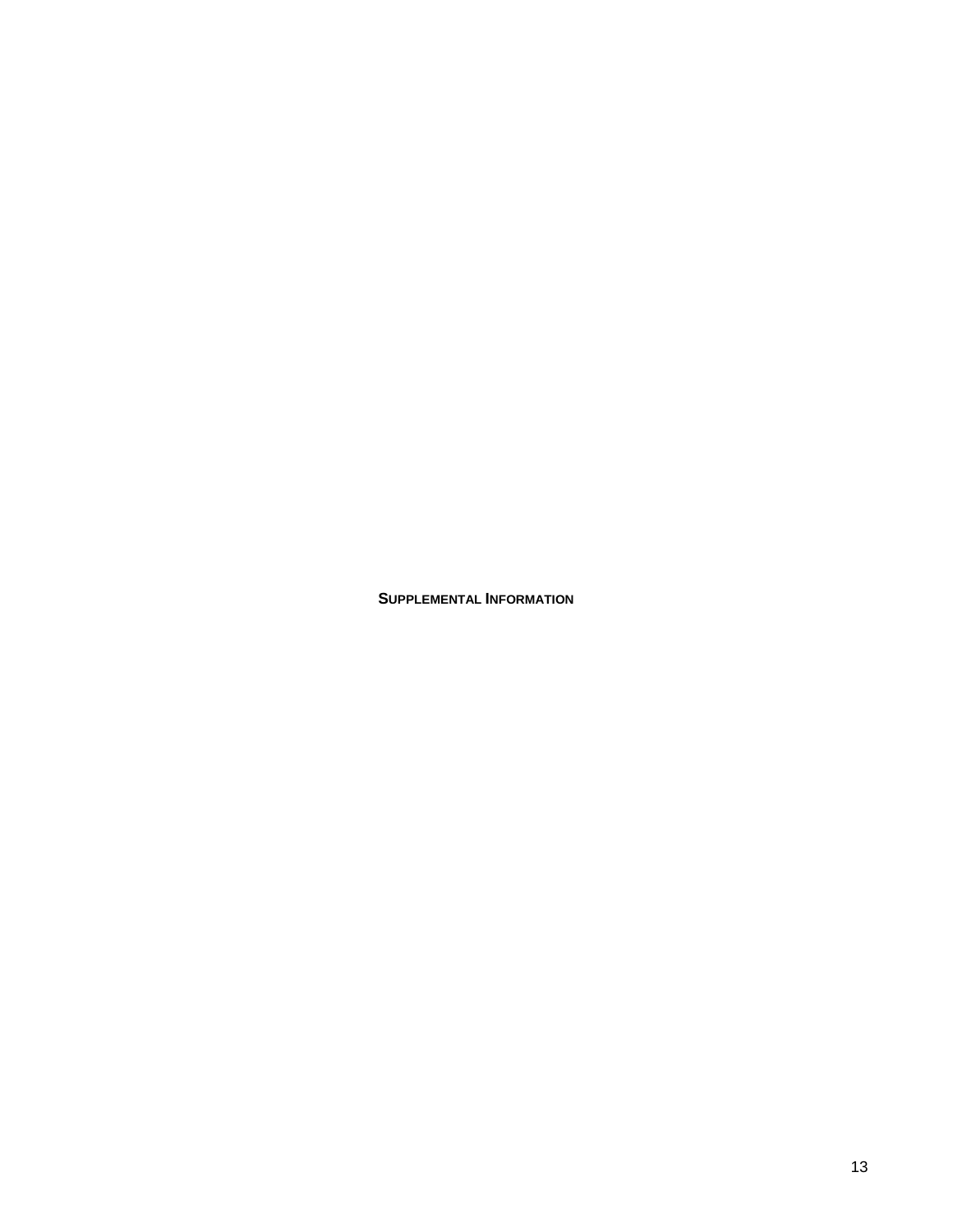

#### **REPORT ON INTERNAL CONTROL OVER FINANCIAL REPORTING AND ON COMPLIANCE AND OTHER MATTERS BASED ON AN AUDIT OF FINANCIAL STATEMENTS PERFORMED IN ACCORDANCE WITH** *GOVERNMENT AUDITING STANDARDS*

To the Board of Directors INFO LINE of San Diego County dba 2-1-1 San Diego San Diego, California

We have audited the financial statements of INFO LINE of San Diego County dba 2-1-1 San Diego as of and for the years ended June 30, 2011 and 2010, and have issued our report thereon dated September 20, 2011. We conducted our audits in accordance with auditing standards generally accepted in the United States of America and the standards applicable to financial audits contained in *Government Auditing Standards*, issued by the Comptroller General of the United States.

#### **Internal Control over Financial Reporting**

In planning and performing our audits, we considered INFO LINE of San Diego County dba 2-1-1 San Diego's internal control over financial reporting as a basis for designing our auditing procedures for the purpose of expressing our opinion on the financial statements, but not for the purpose of expressing an opinion on the effectiveness of INFO LINE of San Diego County dba 2-1-1 San Diego's internal control over financial reporting. Accordingly, we do not express an opinion on the effectiveness of INFO LINE of San Diego County dba 2-1-1 San Diego's internal control over financial reporting.

A *deficiency in internal control* exists when the design or operation of a control does not allow management or employees, in the normal course of performing their assigned functions, to prevent, or detect and correct misstatements on a timely basis. A *material weakness* is a deficiency, or combination of deficiencies, in internal control, such that there is a reasonable possibility that a material misstatement of the entity's financial statements will not be prevented, or detected and corrected on a timely basis.

Our consideration of internal control over financial reporting was for the limited purpose described in the first paragraph of this section and was not designed to identify all deficiencies in internal control over financial reporting that might be deficiencies, significant deficiencies or material weaknesses. We did not identify any deficiencies in internal control over financial reporting that we consider to be material weaknesses, as defined above.

#### **Compliance and Other Matters**

As part of obtaining reasonable assurance about whether INFO LINE of San Diego County dba 2-1-1 San Diego's financial statements are free of material misstatement, we performed tests of its compliance with certain provisions of laws, regulations, contracts, and grant agreements, noncompliance with which could have a direct and material effect on the determination of financial statement amounts. However, providing an opinion on compliance with those provisions was not an objective of our audits, and accordingly, we do not express such an opinion. The results of our tests disclosed no instances of noncompliance or other matters that are required to be reported under *Government Auditing Standards*.

We noted certain matters that we reported to management of INFO LINE of San Diego County dba 2-1-1 San Diego in a separate letter dated September 27, 2011.

AKT LLP, CPAs and Business Consultants | CARLSBAD | 5946 Priestly Drive, Suite 200 Carlsbad, CA 92008 Phone: 760.431.8440 Fax: 760.431.9052

PORTLAND, OR | SALEM, OR | CARLSBAD, CA | ESCONDIDO, CA | SAN DIEGO, CA | ANCHORAGE, AK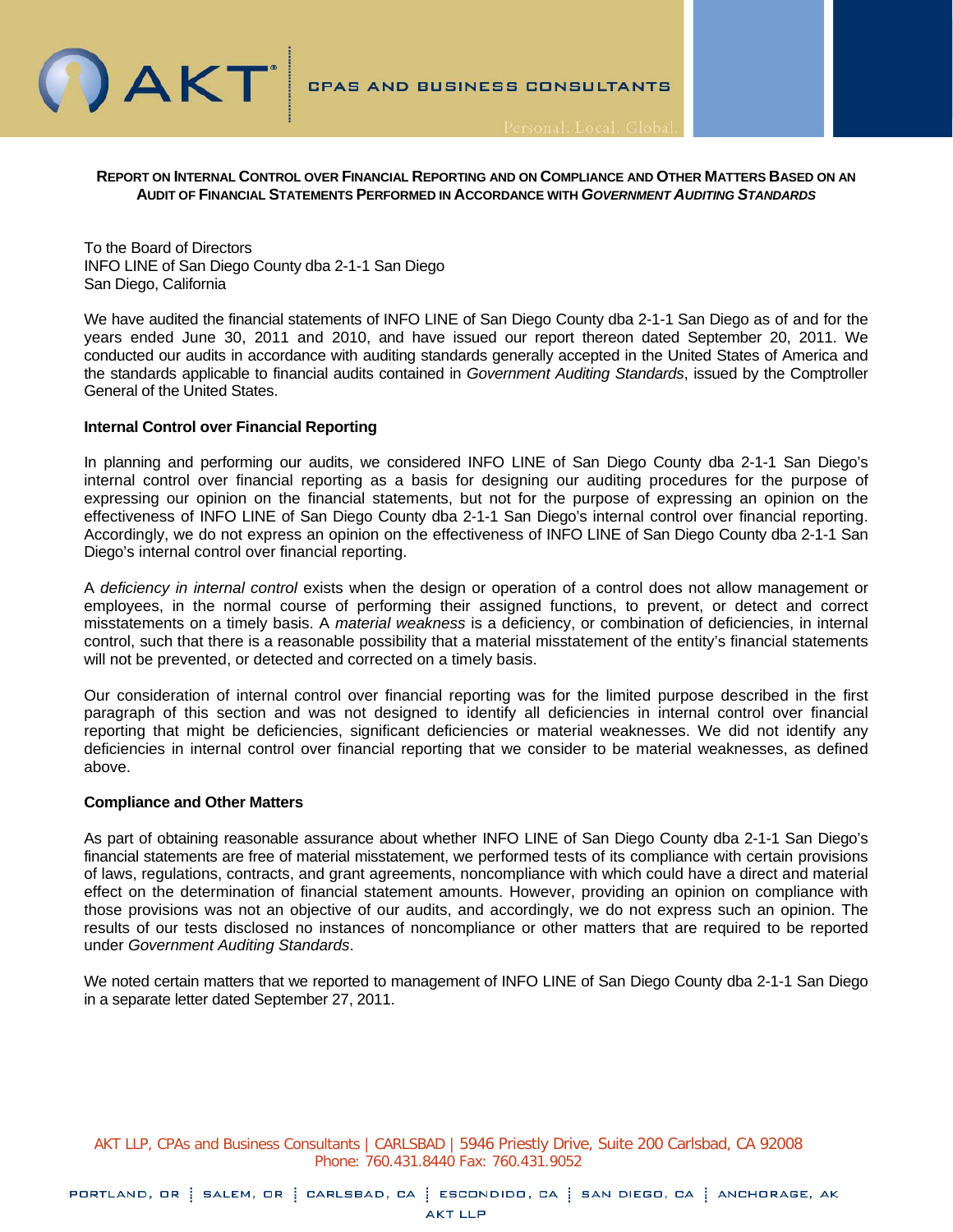#### **REPORT ON INTERNAL CONTROL OVER FINANCIAL REPORTING AND ON COMPLIANCE AND OTHER MATTERS BASED ON AN AUDIT OF FINANCIAL STATEMENTS PERFORMED IN ACCORDANCE WITH** *GOVERNMENT AUDITING STANDARDS*

(continued)

This report is intended solely for the information and use of the audit committee, board of directors, management, and others within the Organization, and federal awarding agencies and pass-through entities and is not intended to be and should not be used by anyone other than these specified parties.

 $AKTLLP$ 

Carlsbad, California September 27, 2011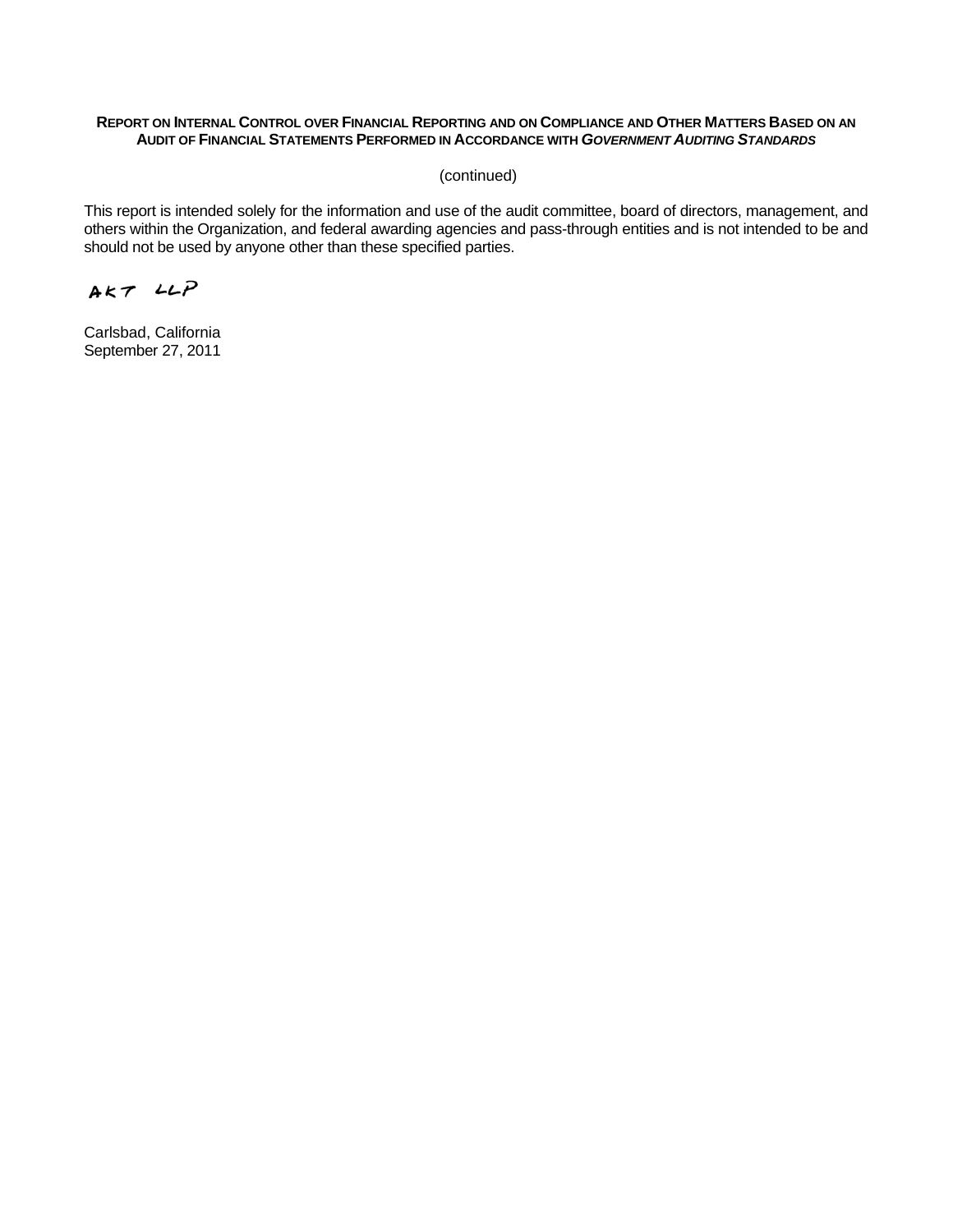

#### **INDEPENDENT AUDITORS' REPORT ON COMPLIANCE WITH REQUIREMENTS THAT COULD HAVE A DIRECT AND MATERIAL EFFECT ON EACH MAJOR PROGRAM AND ON INTERNAL CONTROL OVER COMPLIANCE IN ACCORDANCE WITH OMB CIRCULAR A-133**

To the Board of Directors INFO LINE of San Diego County dba 2-1-1 San Diego San Diego, California

#### **Compliance**

We have audited INFO LINE of San Diego County dba 2-1-1 San Diego's compliance with the types of compliance requirements described in the *OMB Circular A-133 Compliance Supplement* that could have a direct and material effect on each of INFO LINE of San Diego County dba 2-1-1 San Diego's major federal programs for the year ended June 30, 2011. INFO LINE of San Diego County dba 2-1-1 San Diego's major federal programs are identified in the summary of auditors' results section of the accompanying schedule of findings and questioned costs. Compliance with the requirements of laws, regulations, contracts, and grants applicable to each of its major federal programs is the responsibility of INFO LINE of San Diego County dba 2-1-1 San Diego's management. Our responsibility is to express an opinion on INFO LINE of San Diego County dba 2-1-1 San Diego's compliance based on our audit.

We conducted our audit of compliance in accordance with auditing standards generally accepted in the United States of America; the standards applicable to financial audits contained in *Government Auditing Standards,* issued by the Comptroller General of the United States; and OMB Circular A-133, *Audits of States, Local Governments, and Non-Profit Organizations*. Those standards and OMB Circular A-133 require that we plan and perform the audit to obtain reasonable assurance about whether noncompliance with the types of compliance requirements referred to above that could have a direct and material effect on a major federal program occurred. An audit includes examining, on a test basis, evidence about INFO LINE of San Diego County dba 2-1-1 San Diego's compliance with those requirements and performing such other procedures as we considered necessary in the circumstances. We believe that our audit provides a reasonable basis for our opinion. Our audit does not provide a legal determination of INFO LINE of San Diego County dba 2-1-1 San Diego's compliance with those requirements.

In our opinion, INFO LINE of San Diego County dba 2-1-1 San Diego complied, in all material respects, with the requirements referred to above that could have a direct and material effect on each of its major federal programs for the year ended June 30, 2011.

#### **Internal Control over Compliance**

Management of INFO LINE of San Diego County dba 2-1-1 San Diego is responsible for establishing and maintaining effective internal control over compliance with the requirements of laws, regulations, contracts, and grants applicable to federal programs. In planning and performing our audit, we considered INFO LINE of San Diego County dba 2-1-1 San Diego's internal control over compliance with the requirements that could have a direct and material effect on a major federal program in order to determine our auditing procedures for the purpose of expressing our opinion on compliance and to test and report on internal control over compliance in accordance with OMB Circular A-133, but not for the purpose of expressing an opinion on the effectiveness of internal control over compliance. Accordingly, we do not express an opinion on the effectiveness of INFO LINE of San Diego County dba 2-1-1 San Diego's internal control over compliance.

AKT LLP, CPAs and Business Consultants | CARLSBAD | 5946 Priestly Drive, Suite 200 Carlsbad, CA 92008 Phone: 760.431.8440 Fax: 760.431.9052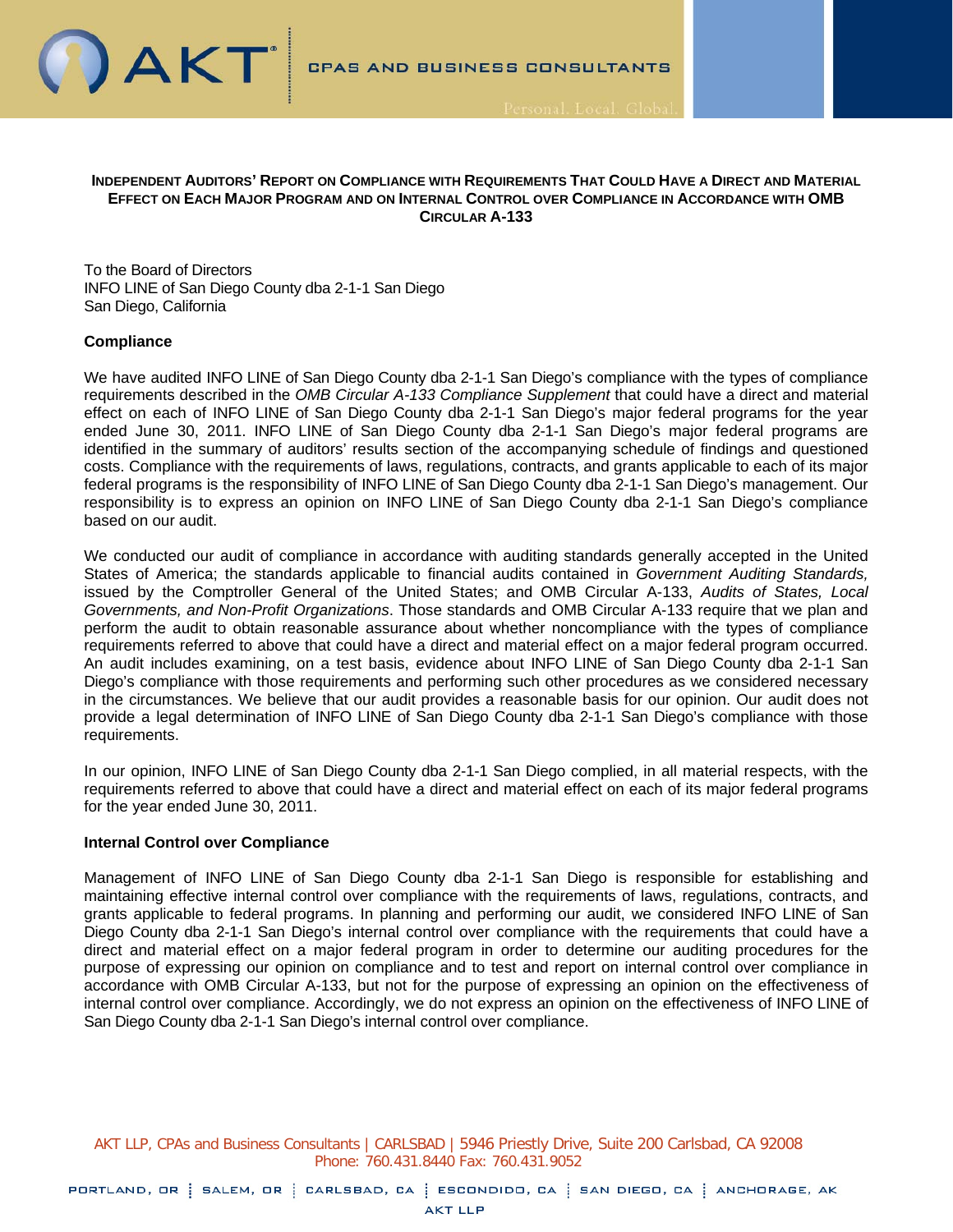#### **INDEPENDENT AUDITORS' REPORT ON COMPLIANCE WITH REQUIREMENTS THAT COULD HAVE A DIRECT AND MATERIAL EFFECT ON EACH MAJOR PROGRAM AND ON INTERNAL CONTROL OVER COMPLIANCE IN ACCORDANCE WITH OMB CIRCULAR A-133**

(continued)

A *deficiency in internal control over compliance* exists when the design or operation of a control over compliance does not allow management or employees, in the normal course of performing their assigned functions, to prevent, or detect and correct, noncompliance with a type of compliance requirement of a federal program on a timely basis. A *material weakness in internal control over compliance* is a deficiency, or combination of deficiencies, in internal control over compliance, such that there is a reasonable possibility that material noncompliance with a type of compliance requirement of a federal program will not be prevented, or detected and corrected, on a timely basis.

Our consideration of internal control over compliance was for the limited purpose described in the first paragraph of this section and was not designed to identify all deficiencies in internal control over compliance that might be deficiencies, significant deficiencies or material weaknesses. We did not identify any deficiencies in internal control over compliance that we consider to be material weaknesses, as defined above.

This report is intended solely for the information and use of the audit committee, board of directors, management, others within the Organization, and federal awarding agencies and pass-through entities and is not intended to be and should not be used by anyone other than these specified parties.

 $AKTLLP$ 

Carlsbad, California September 27, 2011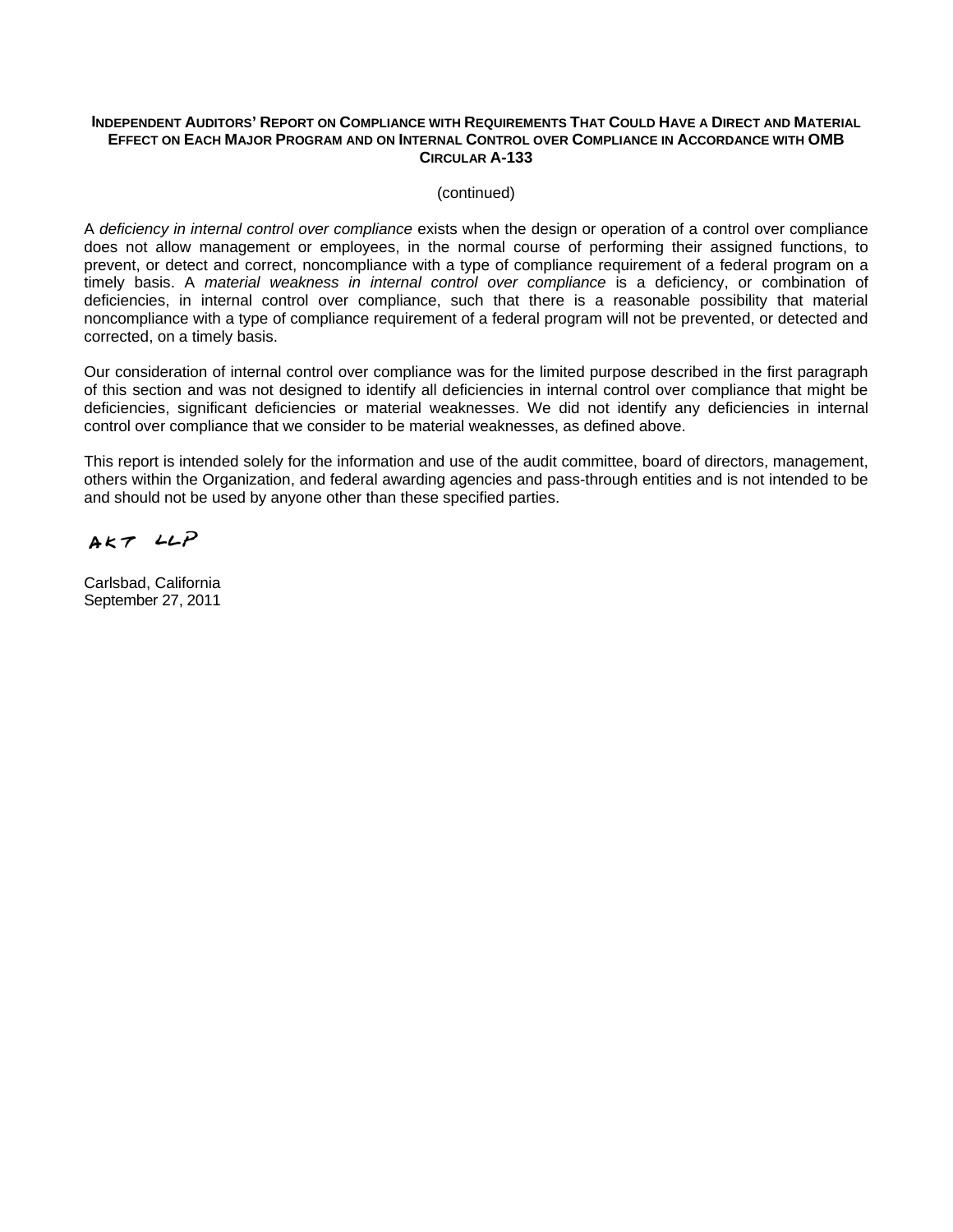#### **Schedule of Expenditures of Federal Awards**

Year Ended June 30, 2011 (Restated)

| Federal/Pass-Through Grantor and Program Title       | Federal<br>CFDA<br><b>Number</b> | Agency or<br>Pass-Through<br>Grantor No. |     | Expenditures |
|------------------------------------------------------|----------------------------------|------------------------------------------|-----|--------------|
| U.S. Department of Health and Human Services         |                                  |                                          |     |              |
| Pass-through County of San Diego:                    |                                  |                                          |     |              |
| Health and Human Services Contract - ARRA            | 93.710                           | 520056                                   | \$. | 279,080      |
| U.S. Department of Agriculture                       |                                  |                                          |     |              |
| Pass-through California Association of Foodbanks:    |                                  |                                          |     |              |
| SNAP - ARRA                                          | 10.561                           | 09-11212                                 |     | 61,875       |
| Pass-through California Department of Public Health: |                                  |                                          |     |              |
| CalFresh - ARRA                                      | 10.561                           | 10-10163                                 |     | 1,113,091    |
|                                                      |                                  |                                          |     | 1,174,966    |
| U.S. Department of Housing and Urban Development     |                                  |                                          |     |              |
| Pass-through City of San Diego:                      |                                  |                                          |     |              |
| <b>Community Development Block Grant</b>             | 14.218                           | 4500018388 \$                            |     | 99,805       |

\$ 1,553,851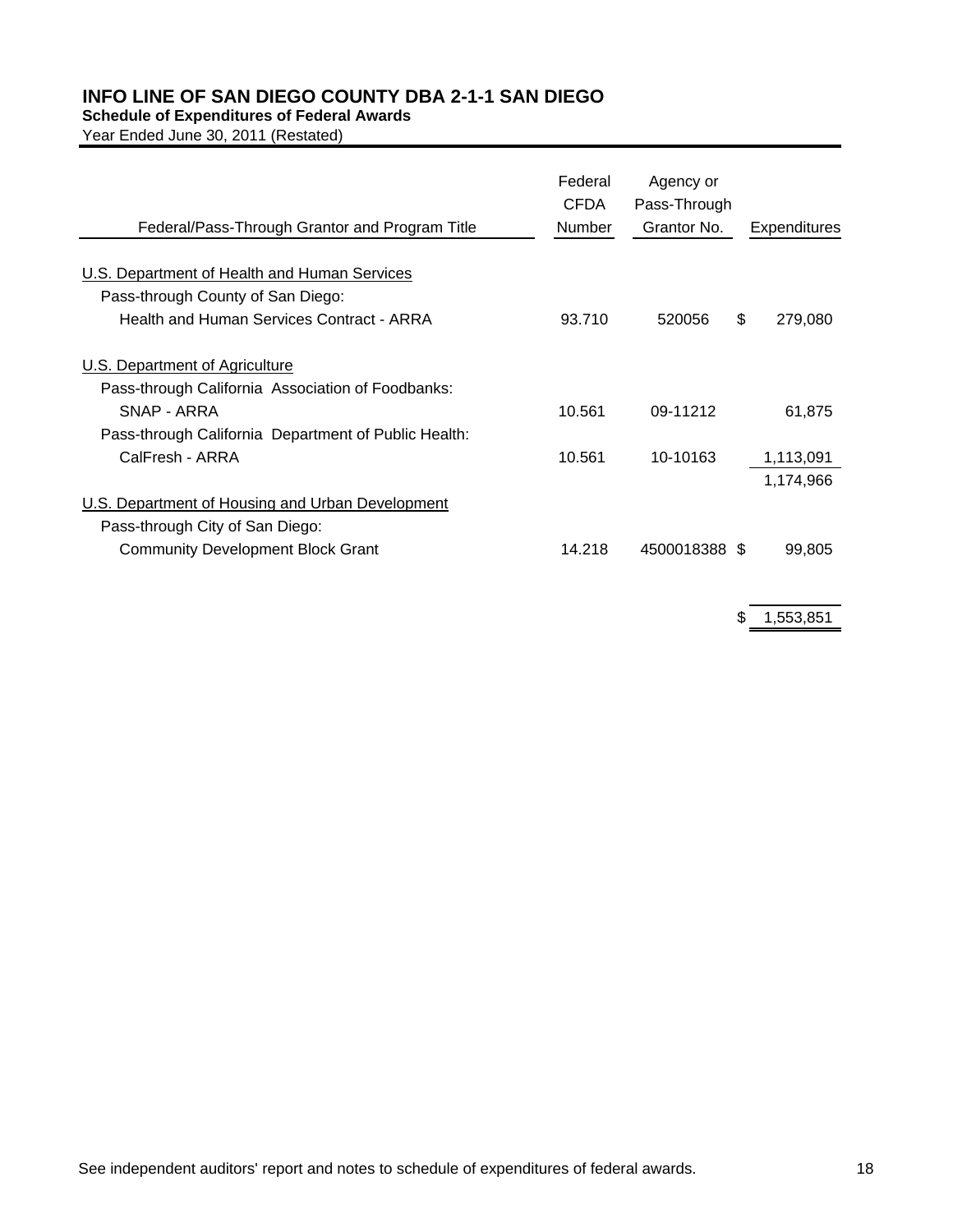Year Ended June 30, 2011 (Restated)

#### **Note 1 – Basis of Presentation**

The accompanying schedule of expenditures of federal awards includes the federal grant activity of INFO LINE of San Diego County dba 2-1-1 San Diego and is presented on the accrual basis of accounting. The information in this schedule is presented in accordance with the requirements of OMB Circular A-133, *Audits of States, Local Governments, and Non-Profit Organizations*.

#### **Note 2 – Amounts Provided to Subrecipients**

The following amounts were provided to subrecipients, other 211 organizations in California, from the CalFresh – ARRA Program during the year ended June 30, 2011:

| 211 Orange County                  | \$<br>160,050 |
|------------------------------------|---------------|
| 211 Los Angeles                    | 107,875       |
| 211 Kern County                    | 53,550        |
| 211 San Bernardino                 | 44,170        |
| 211 Monterey                       | 38,015        |
| 211 Fresno                         | 36,445        |
| 211 Santa Clara County             | 33,120        |
| 211 Ventura County                 | 30,730        |
| 211 Riverside                      | 26,815        |
| 211 San Francisco                  | 10,310        |
| 211 Alameda County                 | 10,015        |
| 211 Santa Barbara                  | 9,485         |
| 211 Sacramento                     | 8,680         |
| 211 Sonoma County                  | 6,610         |
| 211 Tulare County                  | 6,295         |
| 211 Contra Costa                   | 4,820         |
| 211 Stanislaus                     | 2,605         |
| 211 United Way of the Wine Country | 2,525         |
| 211 Kings County                   | 2,130         |
|                                    |               |
|                                    | \$<br>594,245 |

#### **Note 3 – Restatement of the Schedule of Expenditures of Federal Awards**

In January 2012, management of the Organization discovered a Federal award from the U.S. Department of Housing and Urban Development passed through from the City of San Diego to the Organization that was excluded from the previously reported Schedule of Expenditures of Federal Awards as of June 30, 2011. Accordingly, the June 30, 2011 Schedule of Expenditures of Federal Awards has been restated to add \$99,805 of Federal expenditures for this award.